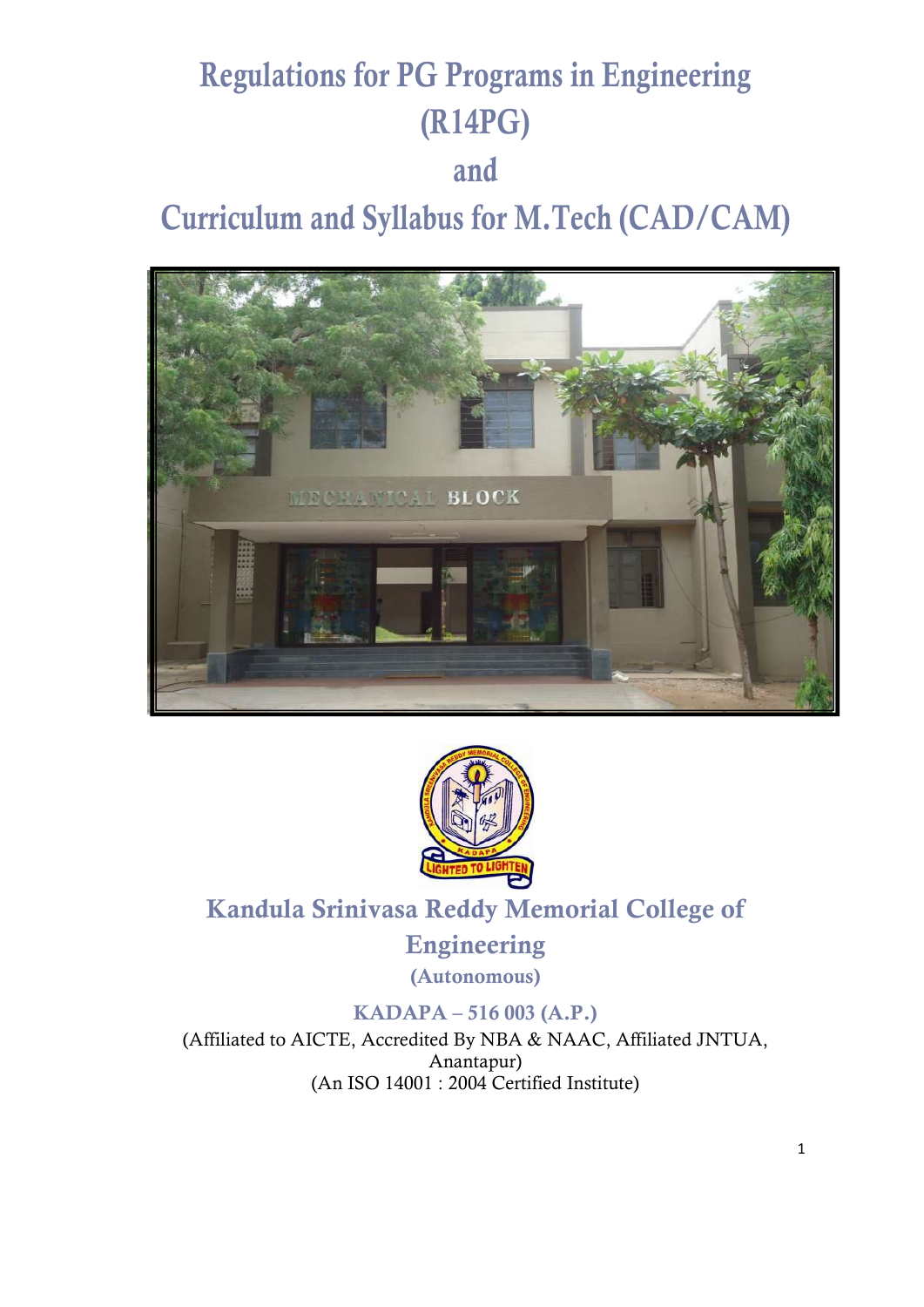#### **I YEAR I SEMESTER SUBJECTS:**

|               |                | <b>SUBJECTS</b>                                                             |           | L                       | T            | P                       | IM  | <b>EM</b> | <b>CR</b>               |
|---------------|----------------|-----------------------------------------------------------------------------|-----------|-------------------------|--------------|-------------------------|-----|-----------|-------------------------|
| S.No          | Course<br>code |                                                                             |           |                         |              |                         |     |           |                         |
| 1)            | 14211101       | <b>COMPUTATIONAL METHODS</b>                                                | <b>BS</b> | 3                       | $\mathbf{1}$ | $\mathbf{0}$            | 40  | 60        | $\overline{\mathbf{4}}$ |
| 2)            | 14531102       | <b>FINITE ELEMENT METHODS</b>                                               | PJ        | $\mathbf{3}$            | $\mathbf{1}$ | 0                       | 40  | 60        | $\overline{\mathbf{4}}$ |
| 3)            | 14531103       | <b>COMPUTER INTEGRATED</b><br><b>MANUFACTURING</b>                          | PJ        | $\mathbf{3}$            | $\mathbf{1}$ | $\mathbf{0}$            | 40  | 60        | $\overline{\mathbf{4}}$ |
| 4)            | 14531104       | <b>GEOMETRIC MODELING</b>                                                   | PJ        | 3                       | $\mathbf{1}$ | $\mathbf{0}$            | 40  | 60        | $\overline{\mathbf{4}}$ |
| 5)            | 14531105       | <b>ADVANCES IN</b><br><b>MANUFACTURING</b><br><b>TECHNOLOGY</b>             | PJ        | $\overline{\mathbf{3}}$ | $\mathbf{1}$ | 0                       | 40  | 60        | $\overline{\mathbf{4}}$ |
| 6)            | 14531106       | <b>ELECTIVE-I</b><br><b>QUALITY ENGINEERING AND</b><br><b>MANUFACTURING</b> | PJ        |                         |              |                         |     |           |                         |
|               | 14531107       | <b>COMPUTER AIDED PROCESS</b><br><b>PLANNING</b>                            | PJ        | $\overline{\mathbf{3}}$ | $\mathbf{1}$ | $\mathbf{0}$            | 40  | 60        | $\overline{\mathbf{4}}$ |
|               | 14531108       | <b>DESIGN FOR</b><br><b>MANUFACTURING</b>                                   | PJ        |                         |              |                         |     |           |                         |
|               | 14531109       | <b>CONCURRENT</b><br><b>ENGINEERING</b>                                     | PJ        |                         |              |                         |     |           |                         |
| $\mathcal{L}$ | 14531110       | <b>MODELLING AND CNC LAB</b>                                                | PJ        | $\mathbf{0}$            |              | $\overline{\mathbf{3}}$ | 50  | 50        | $\overline{2}$          |
|               |                | <b>TOTAL</b>                                                                |           | 18                      | 6            | 3                       | 290 | 410       | 26                      |
|               |                |                                                                             |           |                         |              |                         |     |           |                         |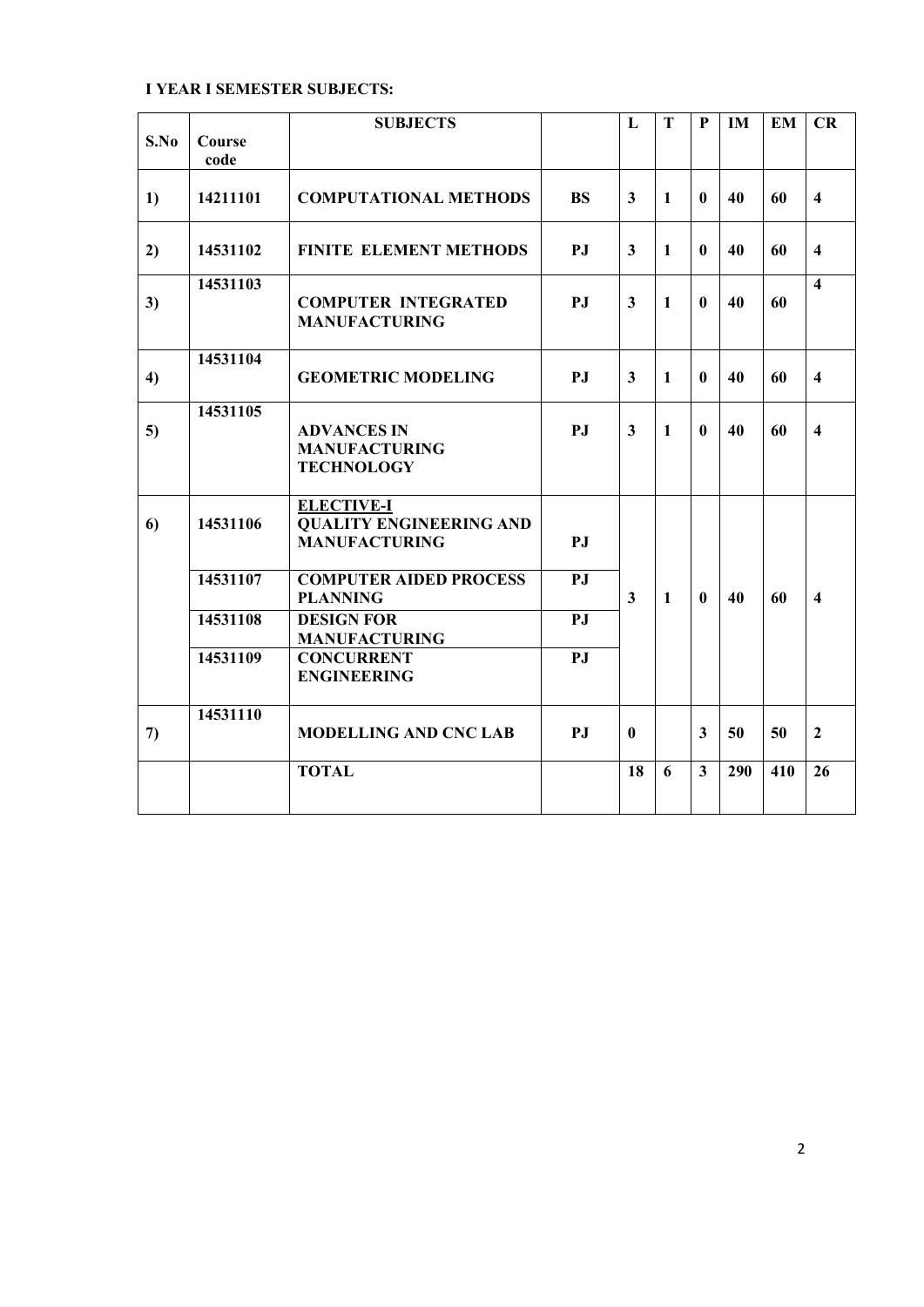#### **I YEAR II SEMESTER**

| S.No | Course<br>code | <b>SUBJECTS</b>                                                                   |     | L            | T            | $\mathbf{P}$ | IM  | <b>EM</b> | CR                      |
|------|----------------|-----------------------------------------------------------------------------------|-----|--------------|--------------|--------------|-----|-----------|-------------------------|
|      | 14531201       | <b>ADVANCED</b>                                                                   |     |              |              |              |     |           |                         |
| 1)   |                | <b>OPTIMIZATION</b>                                                               | PJ  | $\mathbf{3}$ | $\mathbf{1}$ | $\mathbf{0}$ | 40  | 60        | $\overline{\mathbf{4}}$ |
|      |                | <b>TECHNIQUES</b>                                                                 |     |              |              |              |     |           |                         |
| 2)   | 14531202       | <b>ROBOTICS</b>                                                                   | PJ  | 3            | $\mathbf{1}$ | $\mathbf{0}$ | 40  | 60        | $\overline{\mathbf{4}}$ |
| 3)   | 14531203       | <b>COMPUTER</b><br><b>GRAPHICS</b>                                                | PJ  | $\mathbf{3}$ | $\mathbf{1}$ | $\bf{0}$     | 40  | 60        | $\overline{\mathbf{4}}$ |
| 4)   | 14531204       | <b>CNC TECHNOLOGY</b><br>& PROGRAMMING                                            | PJ  | $\mathbf{3}$ | $\mathbf{1}$ | $\bf{0}$     | 40  | 60        | $\overline{\mathbf{4}}$ |
|      | 14531205       |                                                                                   |     |              |              |              |     |           |                         |
| 5)   |                | <b>MECHATRONICS</b>                                                               | P.J | 3            | 1            | $\bf{0}$     | 40  | 60        | $\overline{\mathbf{4}}$ |
| 6)   | 14531206       | <b>ELECTIVE-II</b><br><b>RAPID</b><br><b>PROTOTYPING</b>                          | P.J |              |              |              |     |           |                         |
|      | 14531207       | <b>ARTIFICIAL</b><br><b>INTELLIGENCE &amp;</b><br><b>EXPERT SYSTEMS</b>           | PJ  | $\mathbf{3}$ | $\mathbf{1}$ | $\bf{0}$     | 40  | 60        | $\overline{\mathbf{4}}$ |
|      | 14531208       | <b>MECHANICS &amp;</b><br><b>MANUFACTURING</b><br><b>METHODS</b><br>OF COMPOSITES | PJ  |              |              |              |     |           |                         |
|      | 14531209       | <b>AUTOMATION IN</b><br><b>MANUFACTURING</b>                                      | PJ  |              |              |              |     |           |                         |
| 7)   | 14531210       | <b>CAD/CAM LAB</b>                                                                | PJ  | $\bf{0}$     | $\bf{0}$     | $\mathbf{3}$ | 50  | 50        | $\mathbf{2}$            |
|      |                | <b>TOTAL</b>                                                                      |     | 18           | 6            | $\mathbf{3}$ | 290 | 410       | 26                      |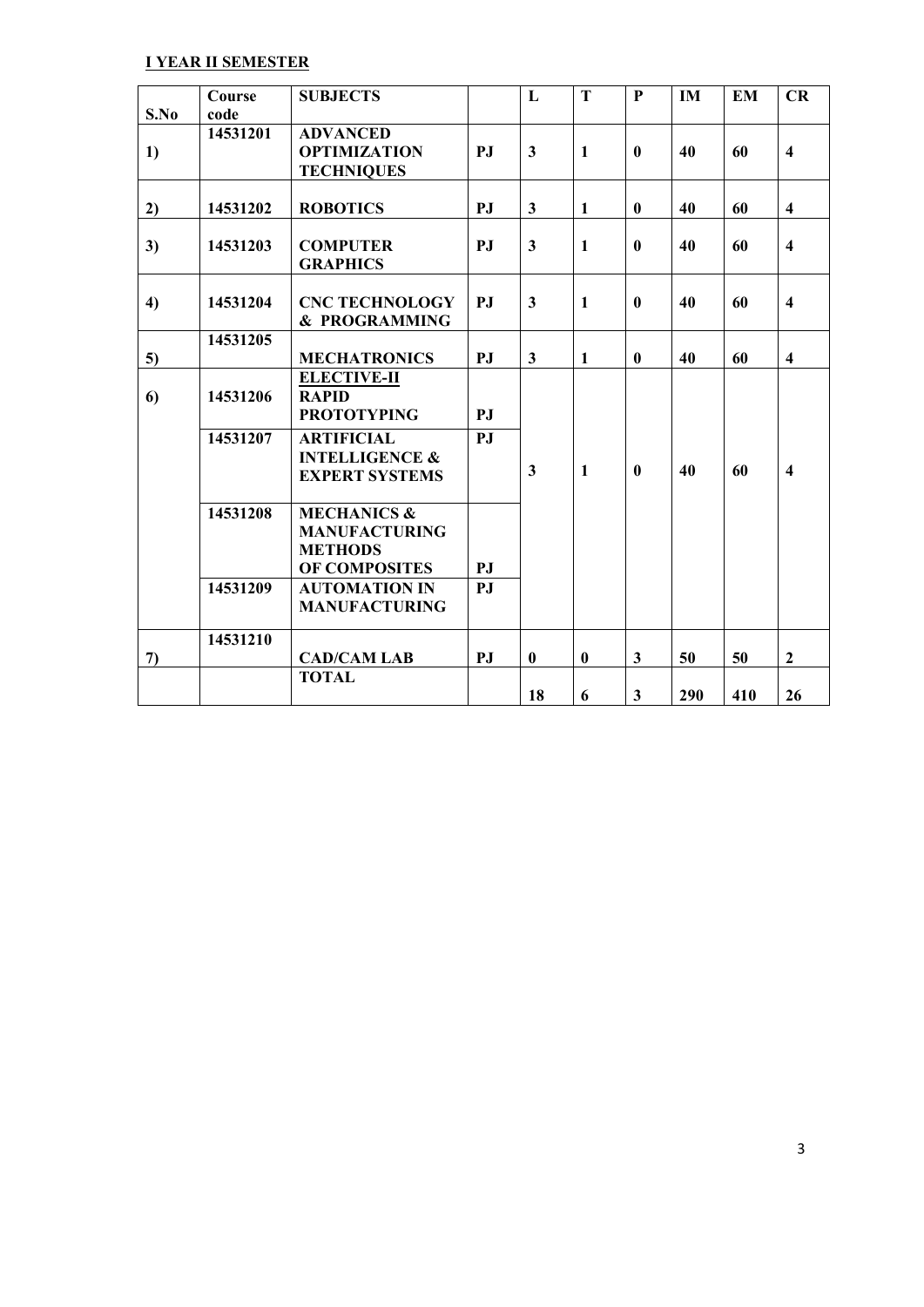#### **I I YEAR (III & IV SEMESTERS)**

|      |          | <b>SUBJECTS</b>                           |    | IM  | EM | CR           |
|------|----------|-------------------------------------------|----|-----|----|--------------|
| S.No |          |                                           |    |     |    |              |
| 1)   | 14532101 | <b>SEMINAR</b><br>ΊШ<br><b>SEMESTER</b> ) | PJ | 100 |    | $\mathbf{2}$ |
| 2)   | 14532201 | <b>PROJECT</b><br><b>WORK</b>             | PJ | 50  | 50 | 16           |
|      |          | <b>TOTAL</b>                              |    | 150 | 50 | 18           |

Legend :SC-Subject Category; L-Lecture Periods/weeks; T-Tutorial Periods/week; P-lab/Drawing Periods per week; IM –Internal Assessment Marks ;EM-End Exam Marks; CR-Credits

#### **Term-Wise summary of Marks and Credits**

| Term                       | ΙM         | EM  |    |
|----------------------------|------------|-----|----|
| First year-First semester  |            |     |    |
|                            | <b>290</b> | 410 | 26 |
| First year-Second semester | 290        | 410 | 26 |
| Second year-Third & Fourth | 100        |     |    |
| semesters                  | 50         | 50  | 16 |
| Total                      |            |     |    |
|                            | 730        | 870 | 70 |
|                            | 1600       |     |    |

#### Composition of Curriculum

| Subject category   |   |    | $\%$ |
|--------------------|---|----|------|
| Basic sciences     |   |    | ັ.   |
| Professional major |   | oc | 94   |
|                    | ν |    | 00   |

Legend: TS-Total subjects (including Audit subjects); TC- Total credits; %C-Percentage credits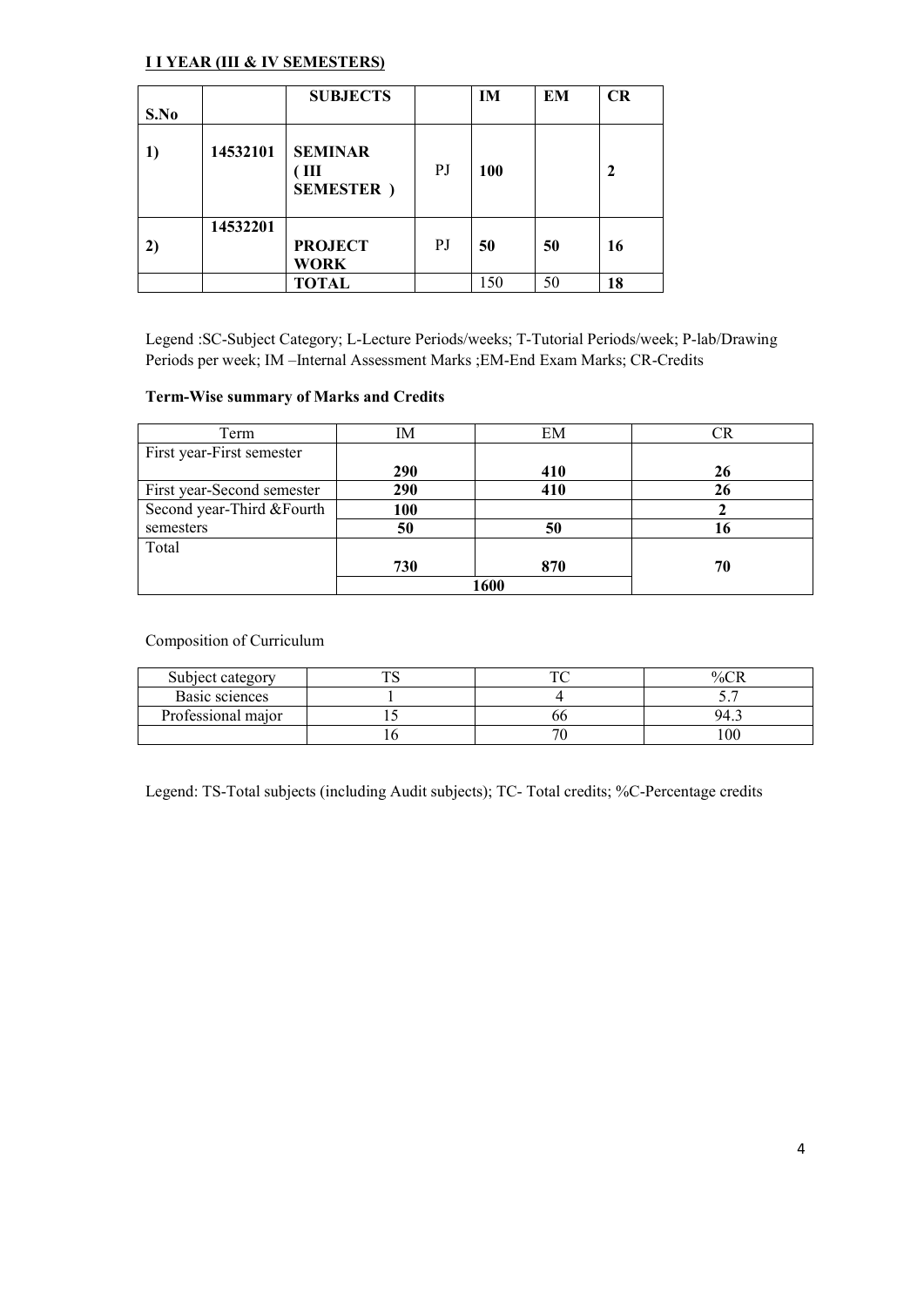|                                                                    | <b>LIST OF ELECTIVES</b> |   |              |   |    |    |           |  |  |
|--------------------------------------------------------------------|--------------------------|---|--------------|---|----|----|-----------|--|--|
|                                                                    | <b>Subject</b>           |   |              |   |    |    |           |  |  |
| <b>Subject</b>                                                     | code                     | L | T            | P | IM | EM | <b>CR</b> |  |  |
|                                                                    |                          |   |              |   |    |    |           |  |  |
| <b>QUALITY ENGINEERING AND</b>                                     | 14531106                 | 3 | $\mathbf{1}$ | 0 | 40 | 60 | 4         |  |  |
| <b>MANUFACTURING</b>                                               |                          |   |              |   |    |    |           |  |  |
| <b>COMPUTER AIDED PROCESS PLANNING</b>                             | 14531107                 | 3 | 1            | 0 | 40 | 60 | 4         |  |  |
|                                                                    |                          | 3 | $\mathbf{1}$ | 0 | 40 | 60 |           |  |  |
| <b>DESIGN FOR MANUFACTURING</b>                                    | 14531108                 |   |              |   |    |    | 4         |  |  |
| <b>CONCURRENT ENGINEERING</b>                                      | 14531109                 | 3 | $\mathbf{1}$ | 0 | 40 | 60 | 4         |  |  |
| <b>RAPID PROTOTYPING</b>                                           | 14531206                 | 3 | $\mathbf{1}$ | 0 | 40 | 60 | 4         |  |  |
| <b>ARTIFICIAL INTELLIGENCE &amp; EXPERT</b><br><b>SYSTEMS</b>      | 14531207                 | 3 | 1            | 0 | 40 | 60 | 4         |  |  |
| <b>MECHANICS AND MANUFACTURING</b><br><b>METHODS OF COMPOSITES</b> | 14531208                 | 3 | 1            | 0 | 40 | 60 | 4         |  |  |
| <b>AUTOMATION IN MANUFACTURING</b>                                 | 14531209                 | 3 | 1            | 0 | 40 | 60 | 4         |  |  |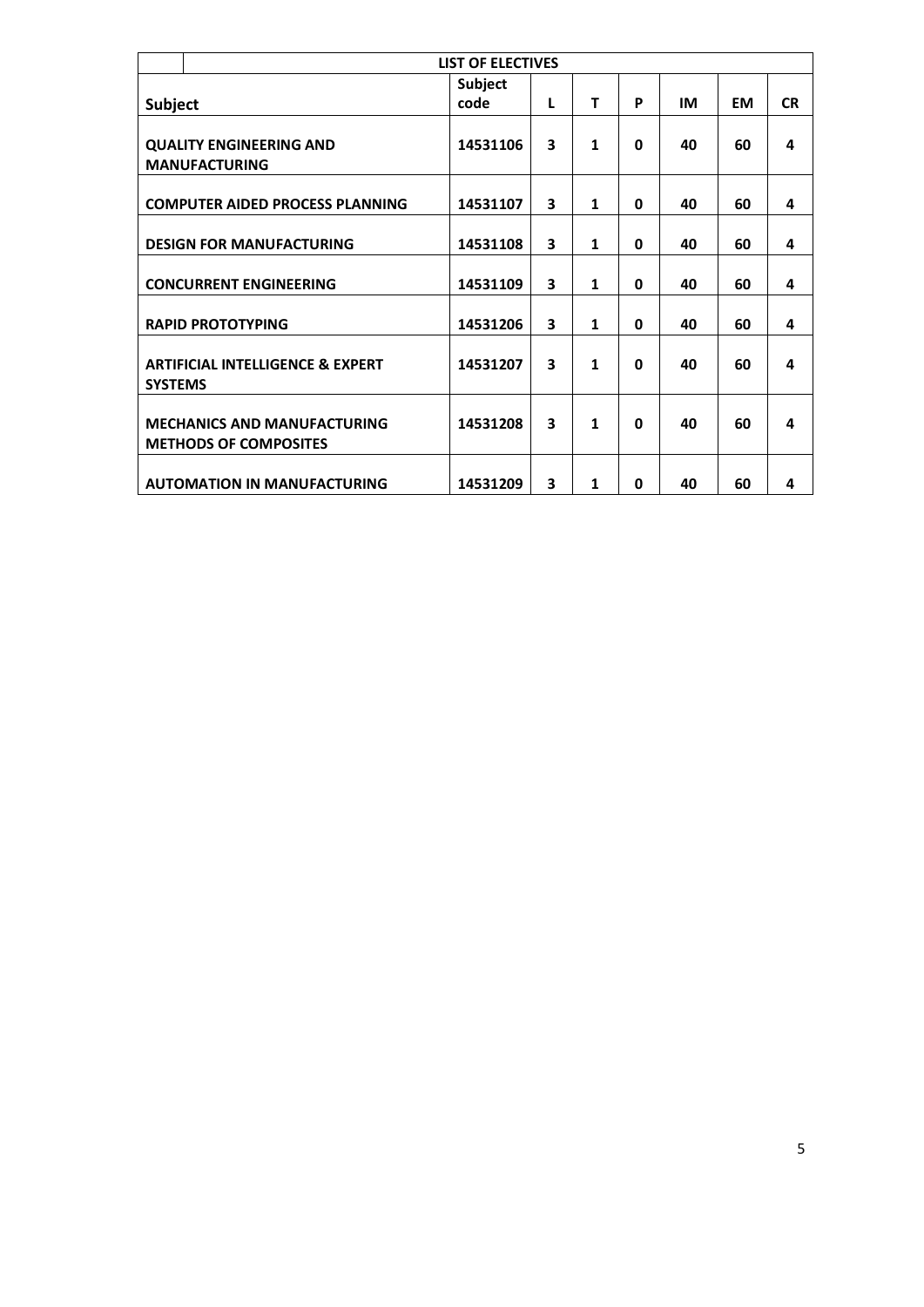- **1)** To solve a given system of linear equations by using various methods like Gaussidal method and relaxation method
- **2)** To find Eigen valves and Eigen vectors of a matrix using power method and Jacobi's method
- **3)** Derive quadrature formula for a function whose values are given at certain points by choosing Newton's interpolation function for the function
- **4)** Calculate the remainder terms in the quadrature formulae like trapezoidal rule, Simpson's rule, and Romberg's method and Gaussian quadrature
- **5)** Approximate functions that fit with the given data by least squares technique through a first and second degree polynomial
- **6)** Solve Laplace equations using Gauss seidel method
- **7)** Solve one dimensional heat equation using Crank –Nicoleson method
- **8)** Solve wave equation by finite difference method

#### **UNIT-I**

**Introduction to numerical methods Applied to Engineering Problems:** Solving set of equations-calculation of inverse of a matrix usinhg crout's method. Iterative methods- Gauss-Seidel iteration method-Relaxation method.Eigen values and eigen Vectors of a matrix-Power method- Jacobi's method

#### **UNIT-II**

**Numerical Integration:** Newton- cote's quadrature formulae-Trapezoidal rule- Simpson's Rules-Romberg's method- Gaussian Quadrature formulae-Numerical Evaluation of Double integrals.

#### **UNIT-III**

**Curve Fitting and Boundary Value problems:** Method of Least squares fitting a straight line a second degree parabola, an exponential curve-Boundary valve problems-finite difference method-Rayliegh- Ritz method-Galerkin's method

#### **UNIT-IV**

**Numerical Solutions Of Partial Differential Equations:** Classification of partial differential equations of second order- Finite difference approximation to derivatives- Solution of Laplace equation using Guass seidel method- Solution of Poisson equation

#### **UNIT-V**

#### **Parabolic and hyperbolic partial differential equations:**

Solution of one dimensional heat equation using crank-Nicoleson method- Solution of wave equation by finite difference method

#### **TEXT BOOKS:**

- 1. Introductory Methods of Numerical Analysis, SS Sastry, PHI
- 2. Numerical methods for Engineers, Steven C,Chapra, Raymond P.canale,Tata Mc-Graw Hill.
- 3. Numerical methods in Engineering and science B.S Grewal ,Khanna Publishers.

#### **REFERENECS**

- 1. Aplied Numerical Analysis, Curtis F.Gerald, Partick .o. Wheatly,Addison-wesley,1989
- 2. Numerical Methods, Douglas j.Faires, Riched Burden, Brooks/ cole publishing company, 1998. Second edition.
- 3. Numerical methods,s arumugam A.Thangapandi issac, A somasundaram SCITECH publishers.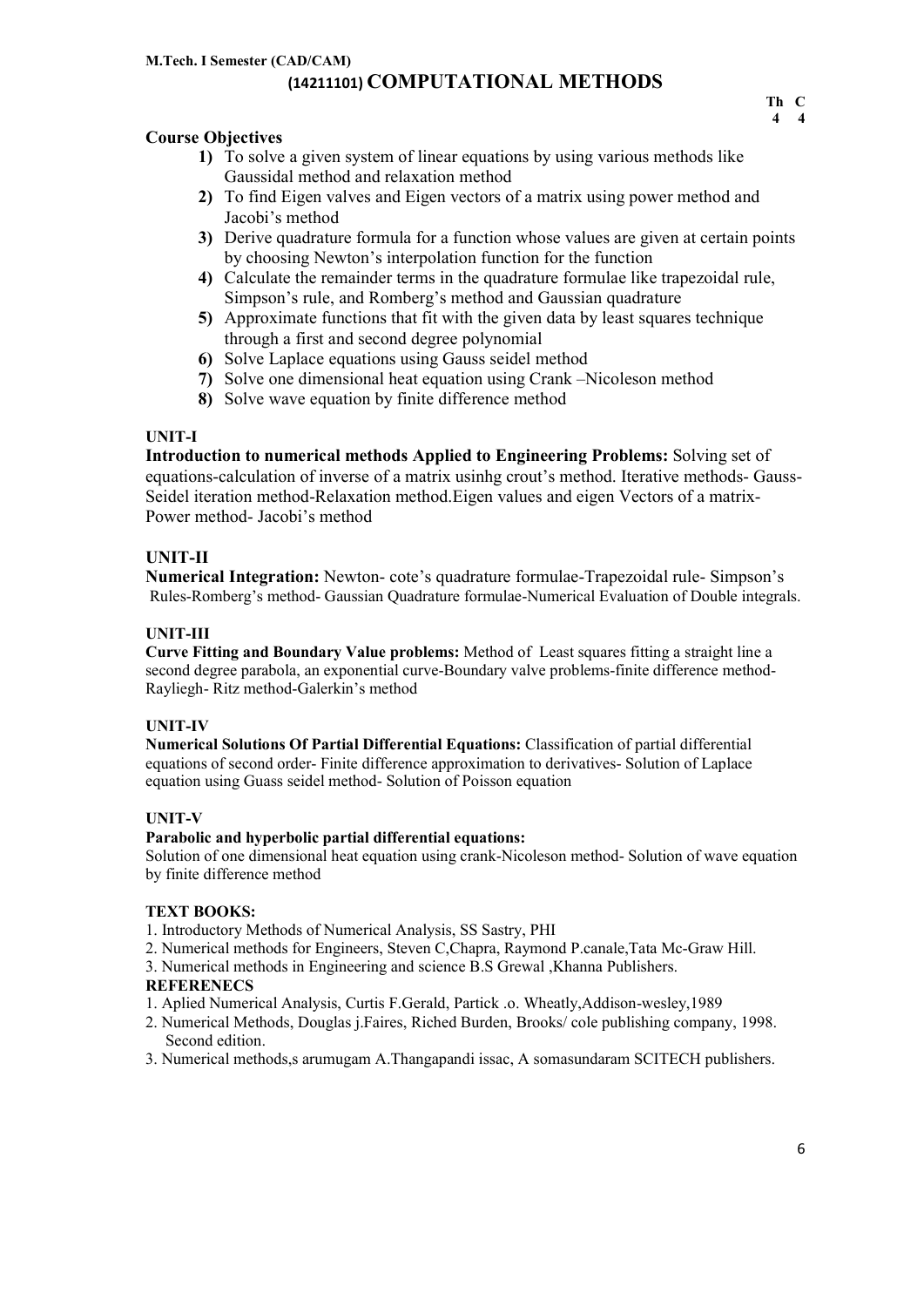#### **(14531102) FINITE ELEMENT METHODS**

**Th C 4 4** 

#### **Course objectives:**

The objectives of this course is to teach the fundamentals of Finite Element Methods with emphasis on the underlying theory, assumptions and modeling issues, revision of matrix algebra, introduction to formulating system equations for structural problems, concept of shape functions, properties and usage of linear, quadratic and cubic shape functions. The students will learn the fundamentals of Finite Element Methods including discrete system analysis, steady state and transient heat transfer analysis, static and dynamic analysis of structures of various elements. The student will learn the iso parametric and axi-symmetric formulations and numerical integrations

#### **UNIT – I**

**Formulation Techniques:** Methodology, Engineering problems and governing differential equations, finite elements., variational methods-potential energy method, Raleigh Ritz method, strong and weak forms, Galerkin and weighted residual methods, calculus of variations, Essential and natural boundary conditions.

#### **UNIT – II**

**One-dimensional finite element methods:** Bar elements, temperature effects. Element matrices, Assembling of global stiffness matrix, Application of boundary conditions, Elimination and penalty approaches, solution for displacements, reaction, stresses, temperature effects, Quadratic Element, Heat transfer problems: One-dimensional, conduction and convection Problems. Examples: one dimensional fin,

#### **UNIT – III**

**Trusses:** Element matrices, assembling of global stiffness matrix, solution for displacements, reaction, stresses, and temperature effects.

**Beams and Frames:** Element matrices, assembling of global stiffness matrix, solution for displacements, reaction, stresses.

#### **UNIT – IV**

**Two dimensional problems:** CST, LST, four noded and eight noded rectangular elements, Lagrange basis for triangles and rectangles.

**Axisymmetric Problems:** Axisymmetric formulations, Element matrices, boundary conditions.

**Heat Transfer problems:** Conduction and convection, examples: two-dimensional fin.

#### **UNIT – V**

**Isoparametric formulation:** Concepts, sub parametric, super parametric elements, numerical integration. Finite elements in Structural Dynamics: Dynamic equations, Eigen value problems, and their solution methods, simple problems.

**Convergence:** Requirements for convergence, h-refinement and p-refinement, Pascal's triangle.

#### **TEXT BOOK:**

- 1. Finite element methods by Chandraputla & Belagondu.
- 2. Finite element Analysis by Daryl.L.Logan
- 3. Finite Element Analysis by S.S.Rao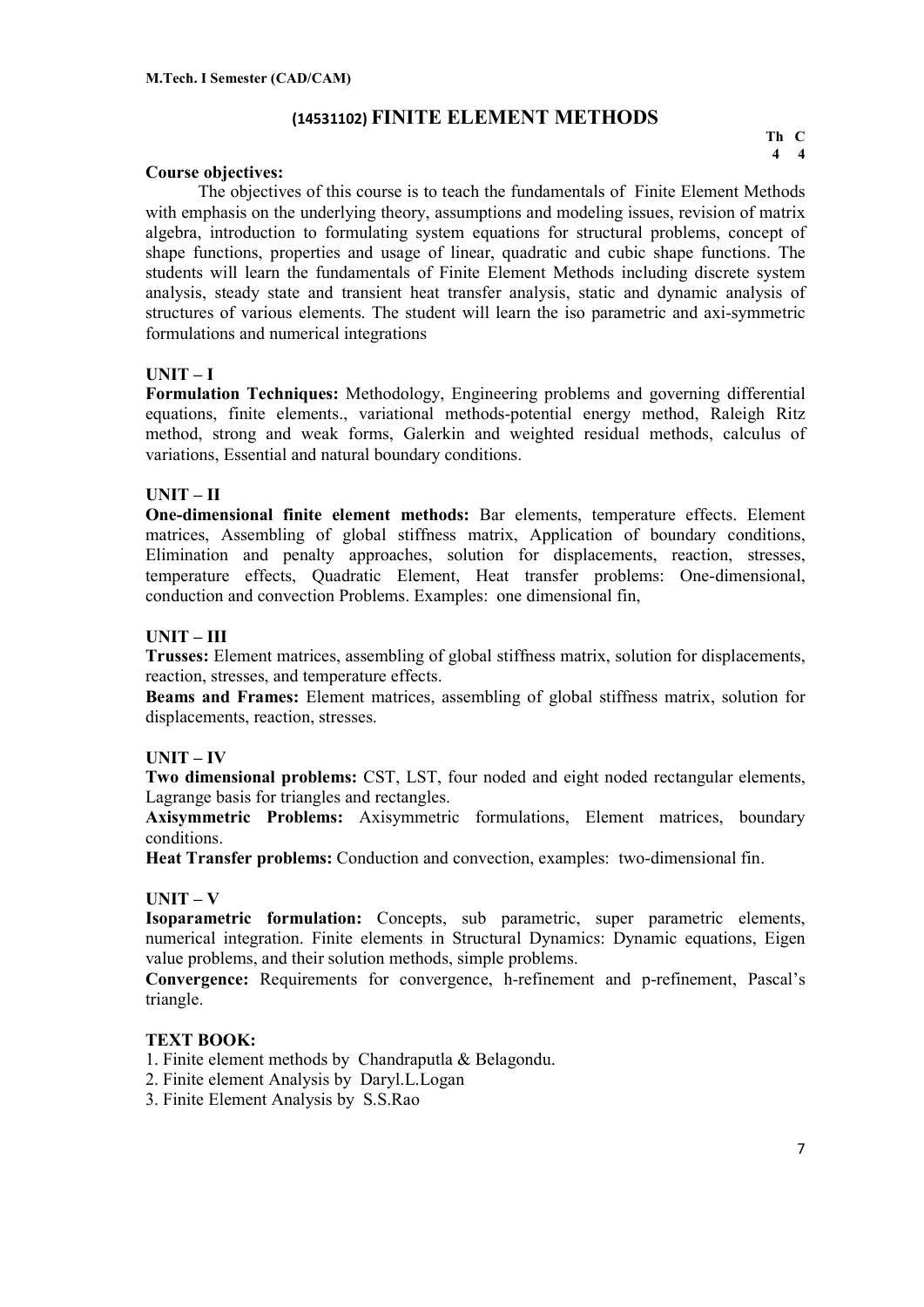#### **REFERENCES:**

- 1. Finite element method in Heat transfer and fluid dynamics, . J.N.Reddy, CRC press,1994
- 2. Finite Element Method, Zienckiwicz O.C. & R. L. Taylor,McGraw-Hill,1983.
- 3. Finite Element of Nonlinear continua, . J. N. Oden, McGraw-Hill, New York, 1971
- 4. Finite element procedures, . K. J. Bathe, Prentice-Hall, 1996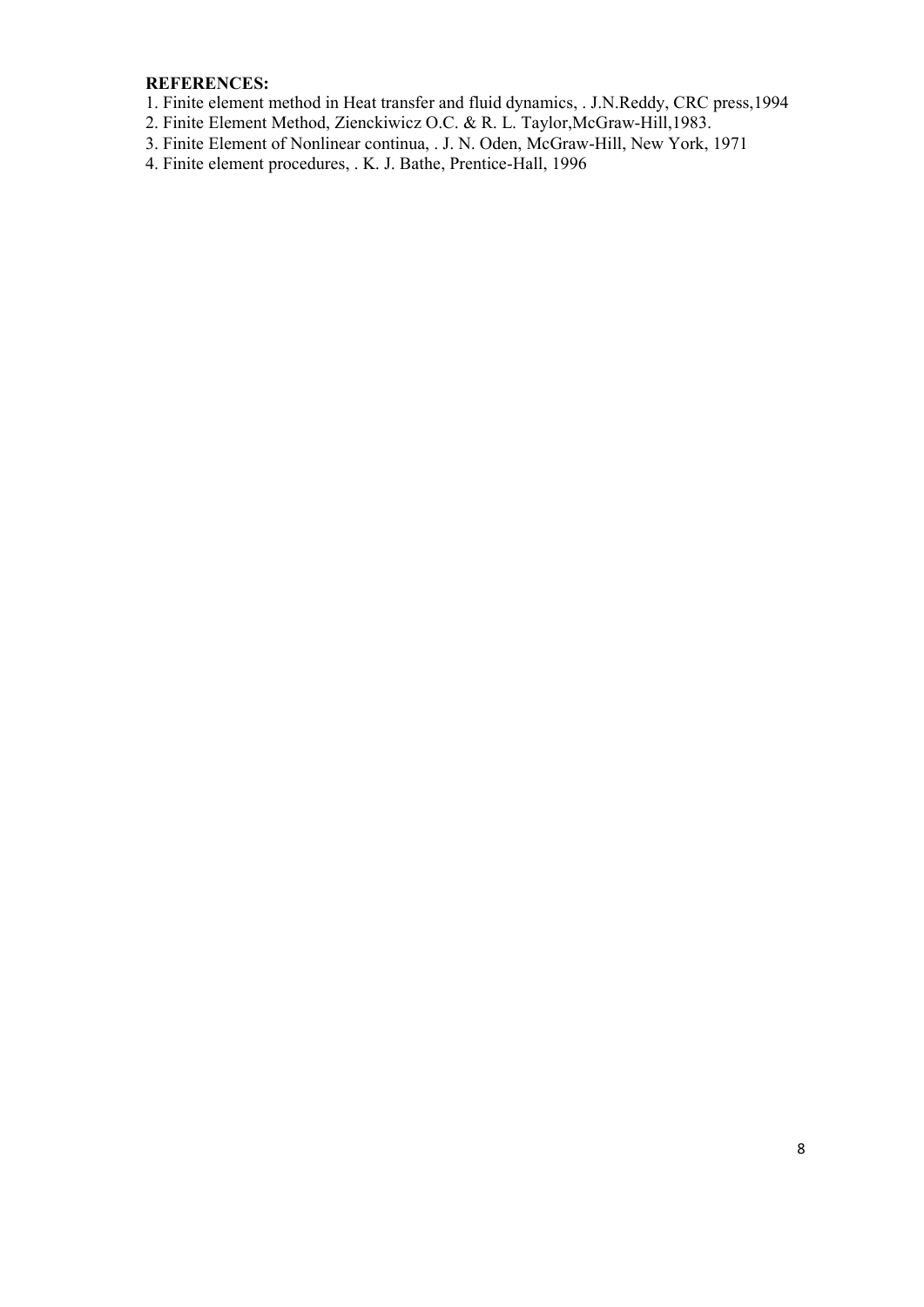#### **(14531103) COMPUTER INTEGRATED MANUFACTURING**

#### **Course objectives:**

1. To understand the role of computer in manufacturing

2. To introduce hardware and software components for soft automation.

3. To conduct on automatic data capture systems

4. To provide an in depth understanding of control of manufacturing, automated material handling, storage and retrieval systems

5. To introduce group technology and concurrent engineering and develop skill in the developing automated process plans using variant and generative approaches

6. To take up case studies on FMS and CIM systems

#### **Unit – I**

**Introduction:** Fundamental concepts in Manufacturing and Automation, Automation Strategies, Economic analysis in production, Fundamentals of CAD / CAM, Product cycle and CAD/CAM

**Numerical control machines:** Introduction, basic components of an NC system, the NC procedure, NC coordinate system, NC motion control system, application of numerical control and Economics of Numerical control.

#### **Unit – II**

**NC part programming:** Introduction, the Punch tape in NC, Tape code format, Manual part programming. NC programming with manual data input.

**Computer controls in NC:** NC controller's technology, Computer Numerical Control (CNC) and Direct Numerical control (DNC).

#### **Unit – III**

**Group Technology**: Part families, Parts classification and coding, Production flow analysis, Composite part concept, Machine cell design and Benefits of GT.

**Flexible Manufacturing Systems:** Components of FMS, FMS Work stations, Material Handling Systems, Computer Control system, FMS layout configurations and Benefits of FMS.

#### **Unit – IV**

**Computer aided planning systems:** Approaches to Computer aided Process Planning (CAPP), Generative and Retrieval CAPP systems, Benefits of CAPP, Material Requirement Planning (MRP), Mechanism of MRP, Benefits and Capacity Planning.

#### **Unit – V**

**Computer integrated manufacturing:** Adaptive control machining systems, Adaptive control optimization system, Adaptive control constraint system, Applications to machining processes, Computer process monitoring, Hierarchical structure of computers in manufacturing, and computer process control.

#### **TEXT BOOKS:**

1. Automation, Production systems and Computer Integrated Manufacturing Systems, Mikel P.Groover, PHI Publishers

#### **REFERENCES:**

**Th C 4 4**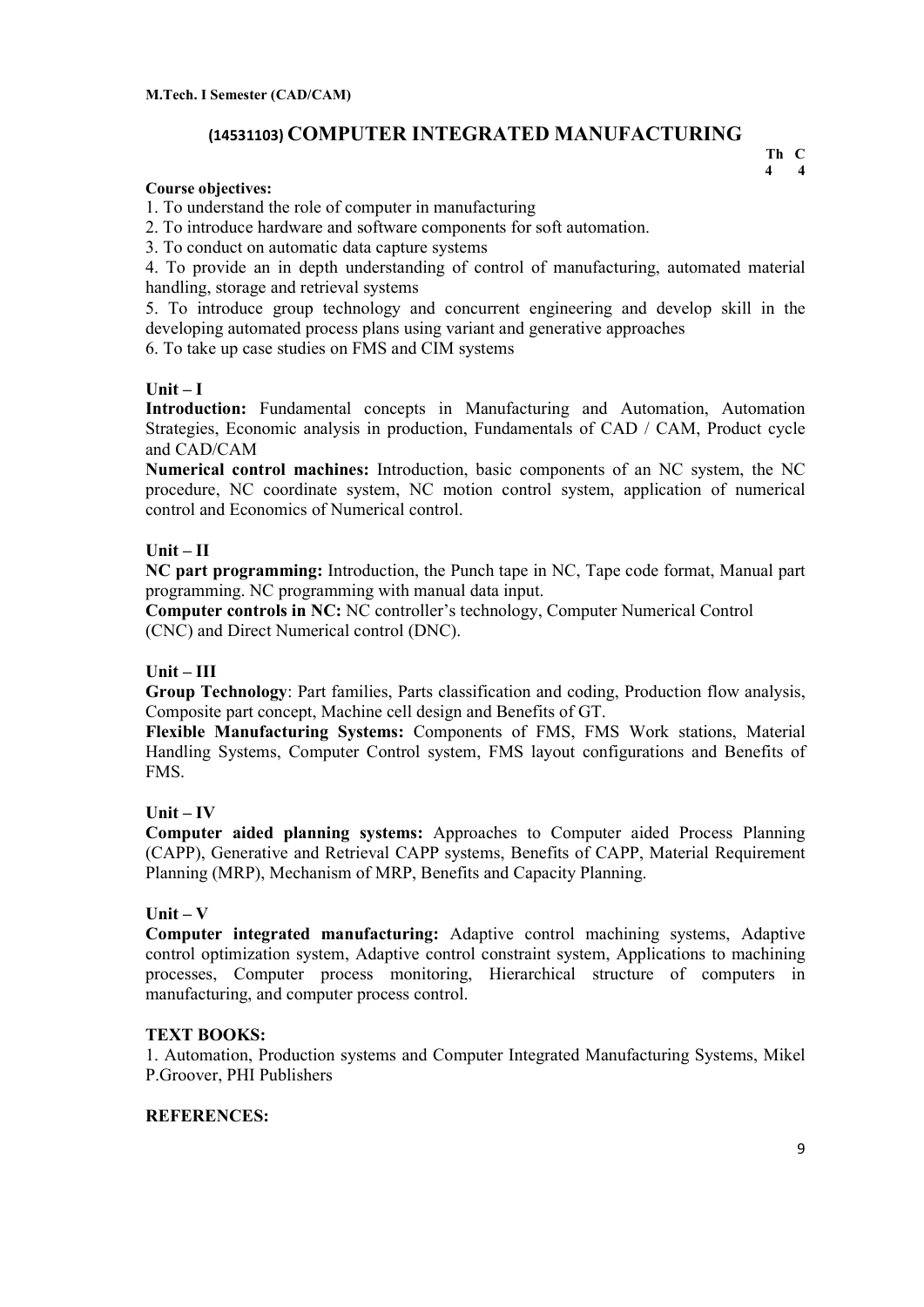1. CAD/CAM , Mikell P.Groover and Emory W.Zimmers.Jr. PHI Publishers

2. Computer Aided Design and Manufacturing, K.Lalit Narayan, K.Mallikarjuna Rao, MMM Sarcar, PHI Publishers

3. CAD/CAM/CIM, Radhakrishnan and Subramanian, New Age Publishers

#### **M.Tech. I Semester (CAD/CAM)**

## **(14531104) GEOMETRIC MODELING Th C**

 **4 4** 

#### **Course Objective:**

The students will learn principles and practices used in the creation of 3D models; mathematical principles of geometric modeling; theory and application of modeling techniques, study representation schemes for curves, surfaces, solids, and other spatial data and the impact of representation on graphics algorithms. Topics include spline curves and surfaces, quadric surfaces, and how to design, program and analyze algorithms and systems for interactive 3D shape modeling.

#### **Unit – I**

**Introduction:** Definition, Explicit and implicit equations, parametric equations.

**Unit – II** 

**Cubic Splines-1:** Algebraic and geometric form of cubic spline, tangent vectors, parametric space of a curve, blending functions, four point form, reparametrization, truncating and subdividing of curves.

**Cubic Splines-2:** Graphic construction and interpretation, composite pc curves.

#### **Unit – III**

**Bezier Curves:** Bernstein basis, equations of Bezier curves, properties, derivatives. **B-Spline Curves:** B-Spline basis, equations, knot vectors, properties, and derivatives.

**Unit – IV** 

**Surfaces:** Bicubic surfaces, Coon's surfaces, Bezier surfaces, B-Spline surfaces, surfaces of revolutions, Sweep surfaces, ruled surfaces, tabulated cylinder, bilinear surfaces, Gaussian curvature.

**Unit – V**

**Solids:** Tricubic solid, Algebraic and geometric form.

**Solid modeling concepts:** Wire frames, Boundary representation, Half space modeling, spatial cell, cell decomposition, classification problem.

#### **TEXT BOOKS:**

1. CAD/CAM by Ibrahim Zeid, Tata McGraw Hill.

2. Elements of Computer Graphics by Roger & Adams Tata McGraw Hill.

#### **REFERENCES:**

1. Geometric Modeling by Micheal E. Mortenson, McGraw Hill Publishers

2. Computer Aided Design and Manufacturing, K.Lalit Narayan, K.Mallikarjuna Rao, MMM Sarcar, PHI Publisher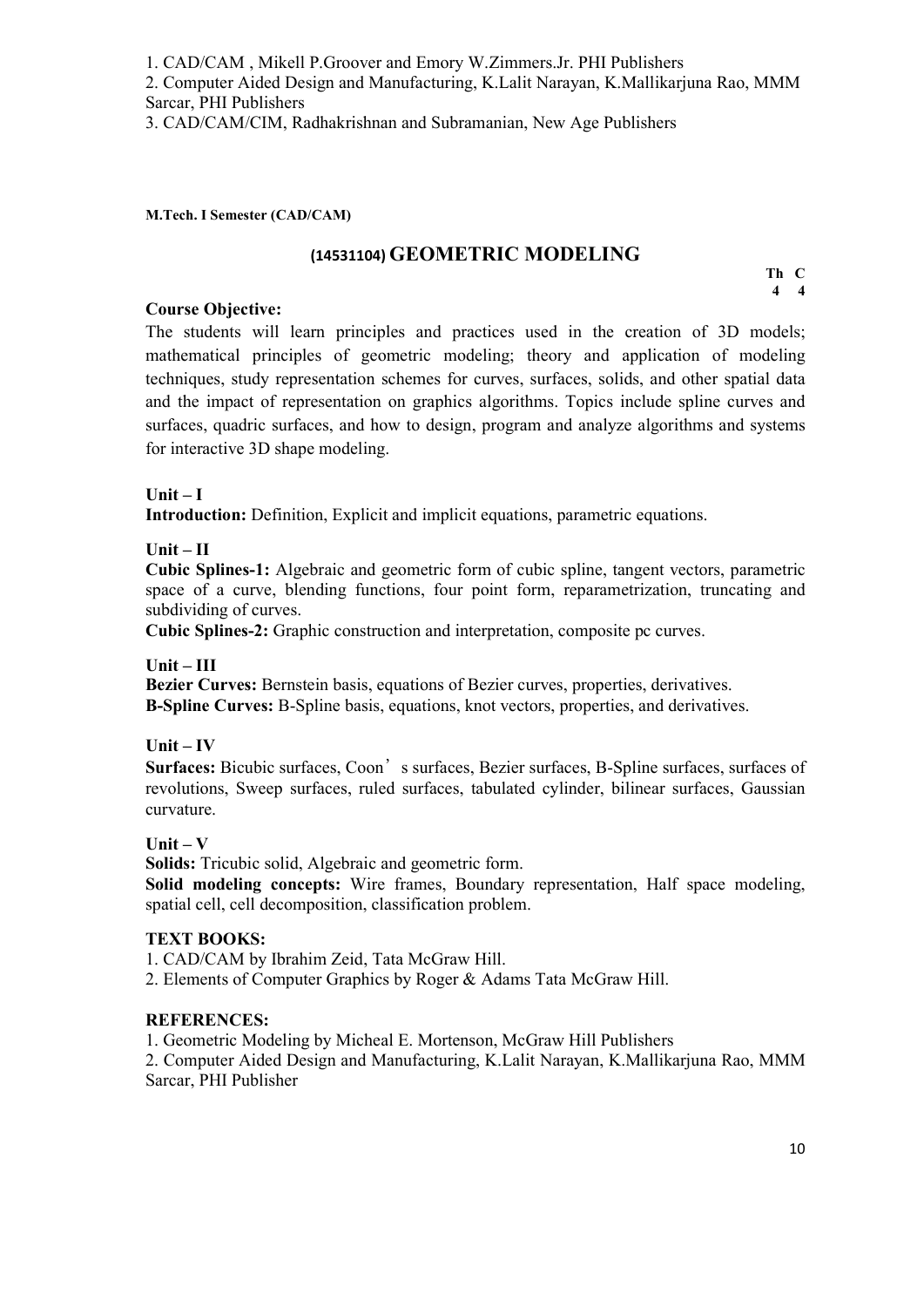#### **M.Tech. I Semester (CAD/CAM) (14531105) ADVANCES IN MANUFACTURING TECHNOLOGY**

#### **Course objective:**

To develop the ability to understand the advanced manufacturing techniques evolved in manufacturing scenario.

To study the Advanced techniques in Welding processes

To study the Surface processing operations

To study the Different types of unconventional Machining Methods

To study about Rapid prototyping and Nano Technology

#### **Unit - I**

**Welding Processes:** Fusion and Solid state welding process, Automation in Welding, Design aspects of welds, Non destructive testing of welds, Residual stresses and distortion in weldments

#### **Unit - II**

**Surface Processing Operations:** Plating and Related Processes, Conversion Coatings, Physical Vapor Deposition, Chemical Vapor Deposition, Organic Coatings, Porcelain Enameling and other Ceramic coatings, Thermal and Mechanical Coating Processes.

#### **Unit - III**

**Un-conventional Machining Methods-I:** Abrasive jet machining: Elements of the process, applications and limitations, recent developments. Ultrasonic machining: Elements of the process, machining parameters, applications and limitations.

#### **Un-conventional Machining Methods-II:**

Metal removal rate in ECM, Tool design, Surface finish and accuracy economics aspects of ECM Wire EDM Process: General Principle and applications of Wire EDM.

#### **Unit - IV**

**Un-conventional Machining Methods-III:** Electron Beam Machining: Generation and control of electron beam for machining, theory of electron beam machining, principle, advantages and limitations, comparison of thermal and non thermal processes.

Plasma Arc Machining: Principle, machining parameters, effect of machining parameters on surface finish and metal removal rate, applications, limitations

Laser Beam Machining: Principle, effect of machining parameters on surface finish, applications, and limitations.

#### **Unit - V**

**Rapid Prototyping:** Working principle, methods-Steriolithography, Laser sintering, Fused deposition method, applications and limitations.

**Nano Technology:** Nano milling processes, wet milling, dry milling, nano materials, fabrication of nano tubes, advantages of nano tubes, mechanical properties.

#### **TEXT BOOKS:**

1. Manufacturing Technology ,P. N. Rao, TMH Publishers

2. Fundamentals of Modern Manufacturing, Mikell P. Groover, John Wiley & Sons Publishers

#### **REFERENCES:**

1.Production Technology - HMT

2.Manufacturing Science - Cambel

**Th C 4 4**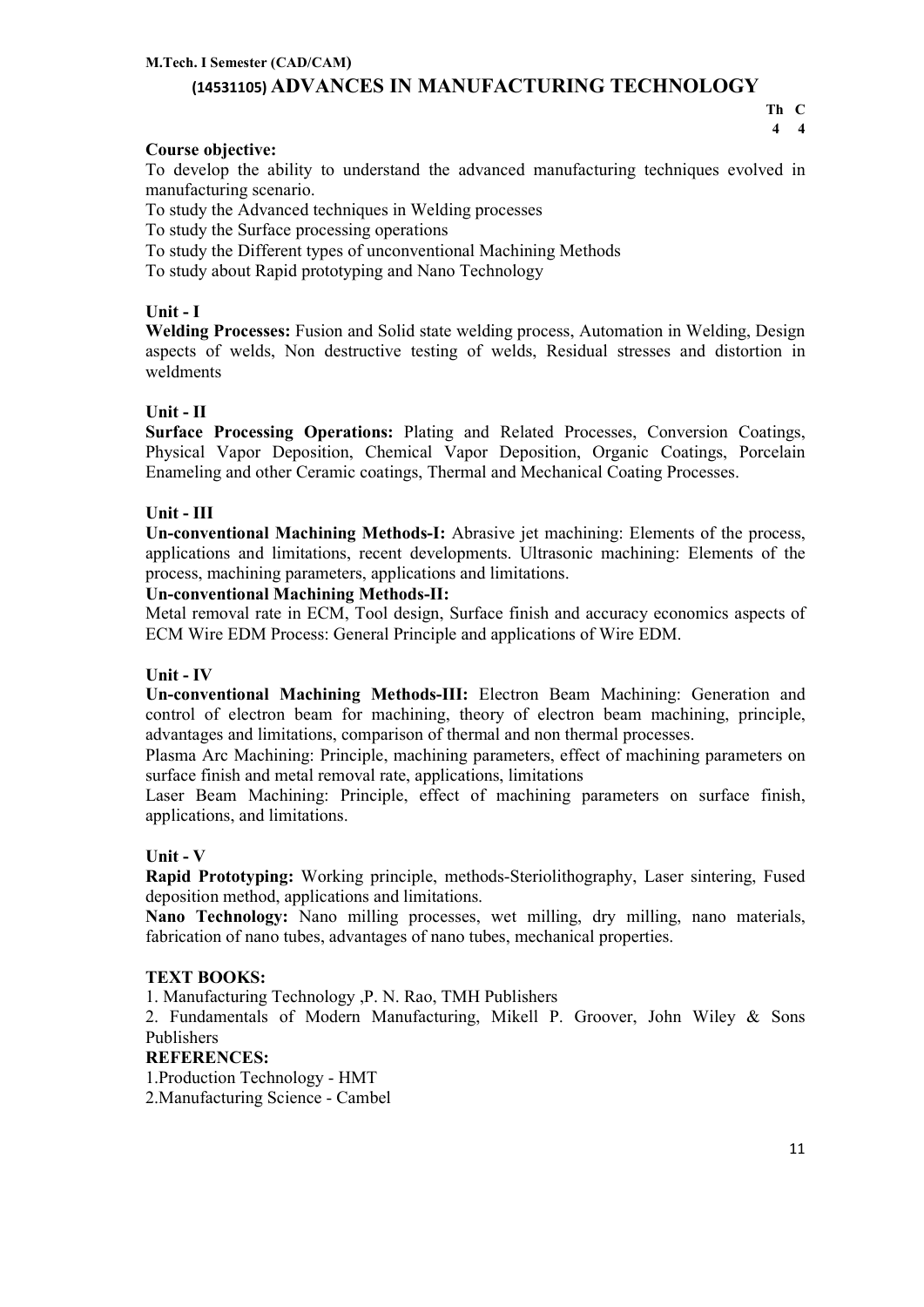3.Welding Technology - R.S, Parmar,

4.Introduction to Nanotechnology - Poole and Owens, Wiley (2003).

**M.Tech. I Semester (CAD/CAM)** 

#### **Elective- I (14531106) QUALITY ENGINEERING AND MANUFACTURING Th C**

#### **Course Objectives**

To explain basic quality concepts of Quality engineering and manufacturing, its tools and techniques used in engineering.

To familiarize:

- 1. Various theories about quality engineering and manufacturing
- 2. Planning and manufacturing for quality, its tools and techniques
- 3. Supporting tools and techniques for TQM
- 4. Design of Experiments for quality
- 5. Failure patterns and preventive maintenance

#### **UNIT-I**

**Quality value and Engineering:** An overall quality system, quality engineering in production design, quality engineering in design production processes.

**Loss function and quality level:** Derivation and use of quadratile loss function, economic consequences of tightening tolerances as a means to improve quality, evaluations and types tolerances (N-type, S-type and L-type)

#### **UNIT-II**

**Tolerance Design and Tolerancing:** Functional limits, tolerance design for N-type, L-type and S-type characteristics, tolerance allocation for multiple components.

Parameter and tolerance design: Introduction to parameter design, signal to noise ratios, parameter design strategy, Introduction to tolerance design, tolerance design using the loss function, identification of tolerance design factors.

#### **UNIT-III**

**Design of Experiments:** Introduction, Task aids and Responsibilities for DOE process steps, DOE process steps description.

**Analysis of variance (ANOVA):** no-WAY ANOVA, One-way ANOVA, two-way ANOVA, Critique of F-test, ANOVA for four level factors, multiple level factors.

#### **UNIT-IV**

**Orthogonal Arrays:** Typical test strategies, better test strategies, efficient test strategies, conducting and analyzing an experiment.

**Interpolation of experimental results:** Interpretation methods, percent contribution, estimating the mean

#### **UNIT-V**

**ISO-9000** Quality system, BDRE, 6-sigma, bench marking, quality circles-brain stormingfishbone diagram-problem analysis.

#### **TEXT BOOKS:**

1. Taguchi techniques for quality engineering, Philip J.Ross , McGraw Hill Intl, 2nd Edition,1995.

**4 4**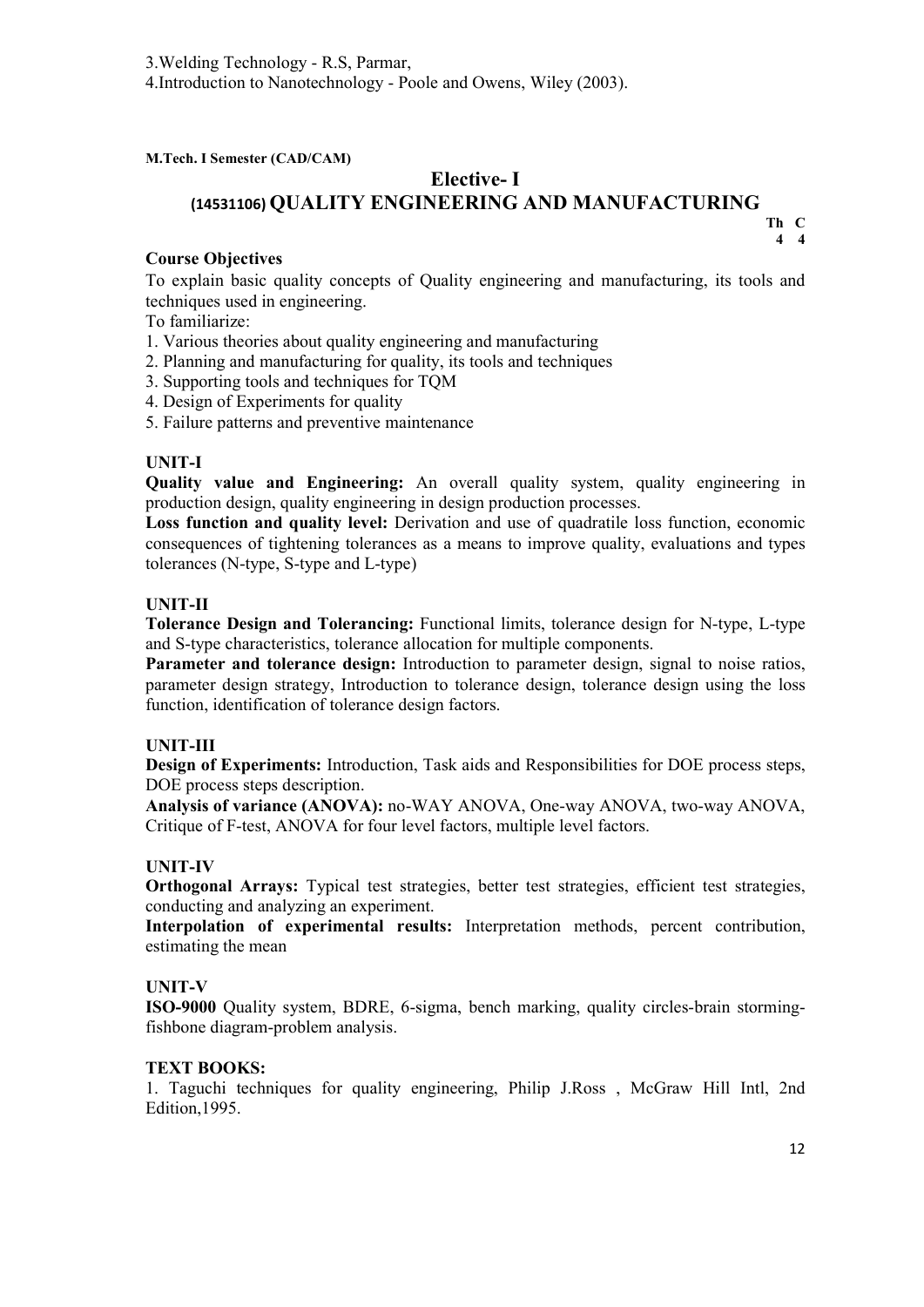#### **REFERENCES:**

1. Quality Engineering in Production systems, G.Taguchi, A.Elasayed et al/Mc.Graw HillIntl. Edition, 1989.

2. Taguchi methods explained: Practical steps to Robust Design,Papan P.Bagchi,Prentice Hall Ind. Pvt. Ltd., New Delhi

#### **M.Tech. I Semester (CAD/CAM)**

#### **Elective-I (14531107) COMPUTER AIDED PROCESS PLANNING**

#### **Course objectives:**

The objective of this subject is

- 1. To understand the concept of process planning and various methods of process planning using computer
- 2. To understand the geometric model of the component in CAD technology of computer graphics in order to describe part features for process planning.
- 3. To understand the Steps involved in variant type computer aided process planning and generative type computer aided process planning.
- 4. Understanding the concept of Group technology to implement variant type computer aided process planning.
- 5. To understand the principle of NC, CNC, Machining Centre and various methods of part programming.

#### **Unit I**

Introduction to process planning, Information required for process planning system, Steps in process planning, Route sheet, Manual approach, Computer aided process planning: Retrieval CAPP system, Generative CAPP system, Hybrid approach, CAPP applications, Facts about CAPP technology, Criteria for selecting a CAPP system, Benefits of CAPP and Limitations of CAPP

#### **Unit II:**

Introduction to group technology, Benefits of group technology, Part family, Methods of grouping the parts into part family: The visual inspection method, Part classification and coding system, MICLASS classification and coding system, Opitz classification system, Production flow analysis , Composite part, Limitations of group technology, Application of group technology in CAPP, Retrieval CAPP system: Principle, Structure of Retrieval CAPP system, Advantages ,Disadvantages, Applications and MIPLAN system

#### **Unit – III**

Generative CAPP system: Principle of Generative CAPP system, Essential elements in a generative CAPP system, Implementation of generative CAPP systems, Advantages, Disadvantages and Applications

Selection of manufacturing sequence: Identifying machinable volumes or pockets required in machining process, Setup planning, Attaching pockets to setups, Determining holding method, Alternative sequences, Quantitative methods for optimal selection and Computer method for sequencing operations for assembly lines

**Th C 4 4**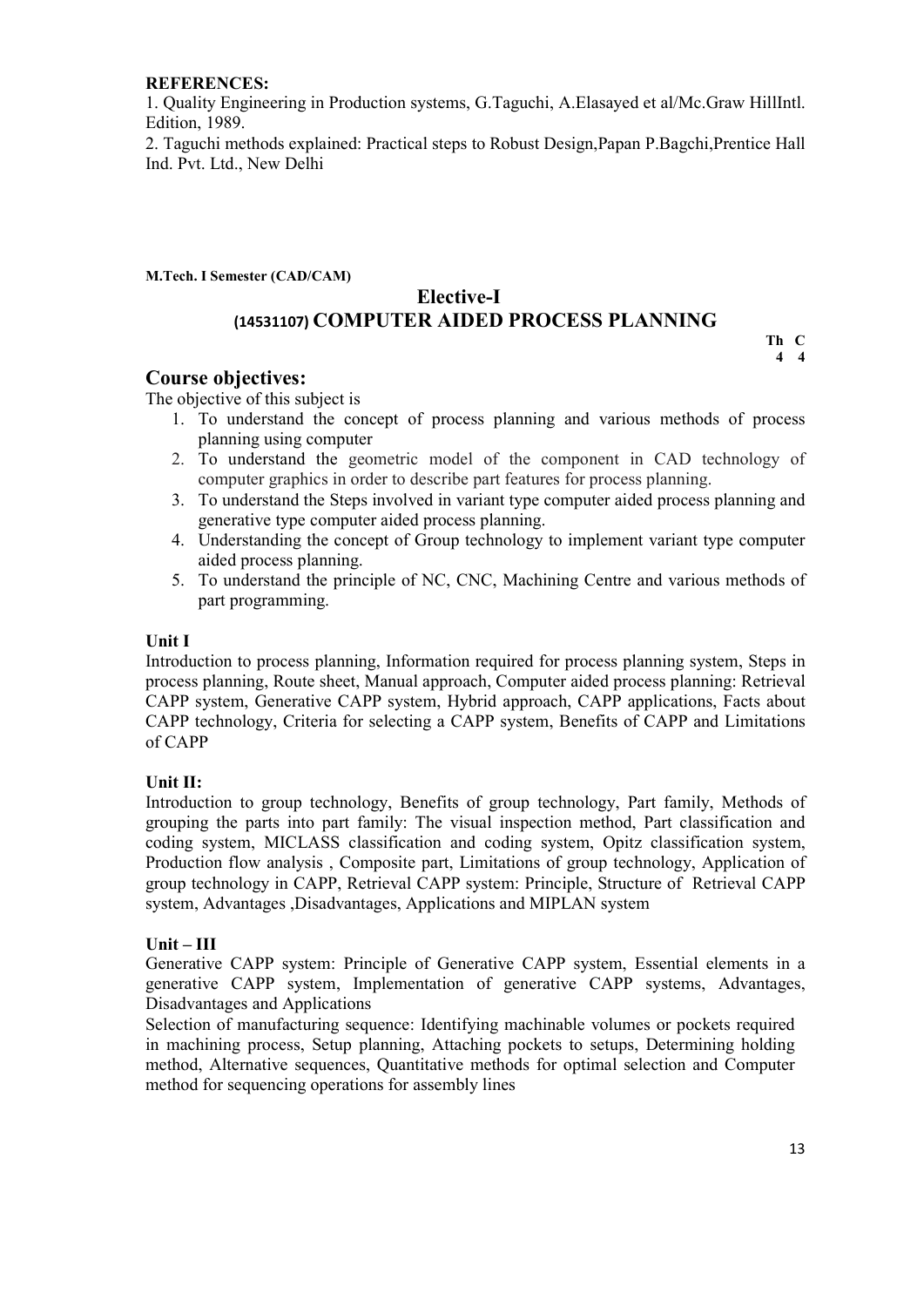#### **Unit –IV**

Factors affecting selection of manufacturing process, Manufacturing possesses for metals, Machining process, Cutting parameters, Different approaches for solving speed/feed selection problem, Elements of cost in manufacturing operation, Optimization model to predict the optimum speed, Breakeven analysis in selection of process.

Computerized packages for layout analysis: Travel charts, Relationship charts, computerized relative allocation of facility technique, automated layout design program and computerized relationship layout planning,

#### **Unit –V**

Determination of manufacturing tolerances: Design tolerances, Manufacturing tolerances, Need of tolerances in design and manufacturing, Tolerance allocation ,Tolerance analysis models for assemblies: Worst case, Statistical, Tolerance allocation methods: Allocation by proportional scaling, Allocation by constant precision factor, Tolerance allocation using optimization techniques, Automatic tolerance analysis, Advantages of integrated approach over sequential approach

Simulation in manufacturing or machining, Advantages of simulation, Types of simulation, Techniques of simulation: Simulation using general purpose languages, Simulation languages, High-level simulators, Simulation software packages, Steps in simulating a machining process using software, NC tool path generation

#### **Text Books:**

1. Automation, Production systems and Computer Integrated Manufacturing System ,Mikell P.Groover

- 2. Computer Aided Design and Manufacturing, Dr.Sadhu Singh.
- 3. Computer Aided Engineering, David Bedworth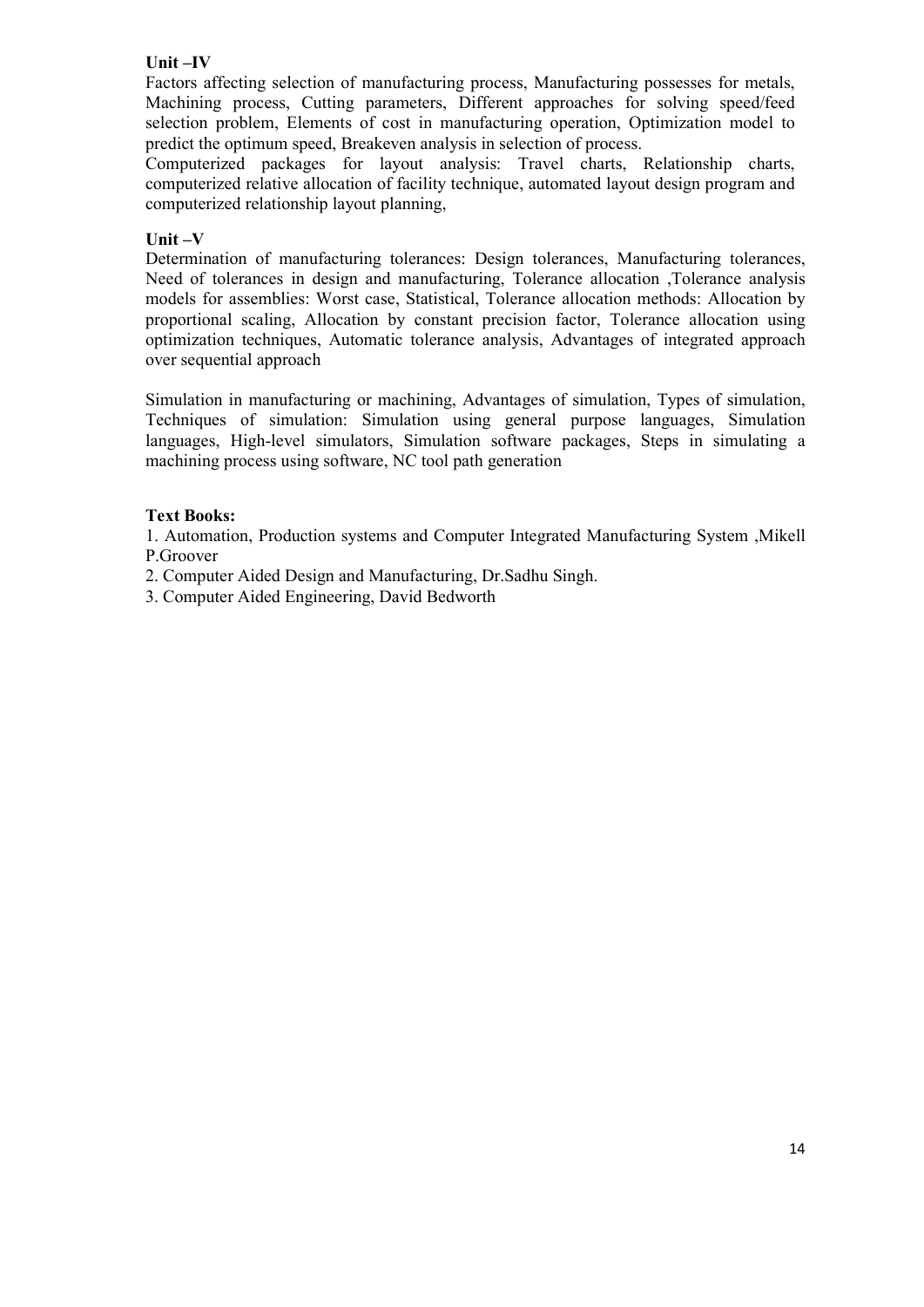**M.Tech. I Semester (CAD/CAM)** 

### **Elective-I (14531108) DESIGN FOR MANUFACTURING**

#### **Course Objectives**

**Th C 4 4** 

To enable the students to understand the Design for manufacture and assembly To familiarize

- 1. DFM approach and Processes
- 2. Selective assembly& Thermal stress in weld joints
- 3. Metal casting joining
- 4. Form design of castings and Extrusion & sheet metal work

#### **UNIT – I**

**Introduction:** Design philosophy, steps in design process, general design rules for manufacturability, and basic principles of designing for economical production and creativity in design.

**Materials:** Selection of materials for design, developments in material technology, criteria for material selection, material selection interrelationship with process selection and process selection charts.

#### **UNIT – II**

**Machining processes:** Overview of various machining processes, general design rules for machining, dimensional tolerance and surface roughness, Design for machining, ease redesigning of components for machining ease with suitable examples and General design recommendations for machined parts

#### **UNIT – III**

**Metal casting:** Appraisal of various casting processes, selection of casting process, general design considerations for casting, casting tolerance, use of solidification, simulation in casting design and product design rules for sand casting.

#### **UNIT – IV**

**Metal joining:** Appraisal of various welding processes, factors in design of weldments, general design guidelines, pre and post treatment of welds, effects of thermal stresses in weld joints and design of brazed joints.

**Forging:** Design factors for forging, closed die forging design, parting lines of dies, drop forging die design and general design recommendations.

#### **UNIT – V**

**Extrusion & Sheet metal work:** Design guide lines extruded sections, design principles for punching, blanking, bending, deep drawing, Keeler Goodman forging line diagram and component design for blanking.

**Plastics:** Visco elastic and creep behavior in plastics-design guidelines for plastic components-design considerations for injection moulding, design guidelines for machining and joining of plastics.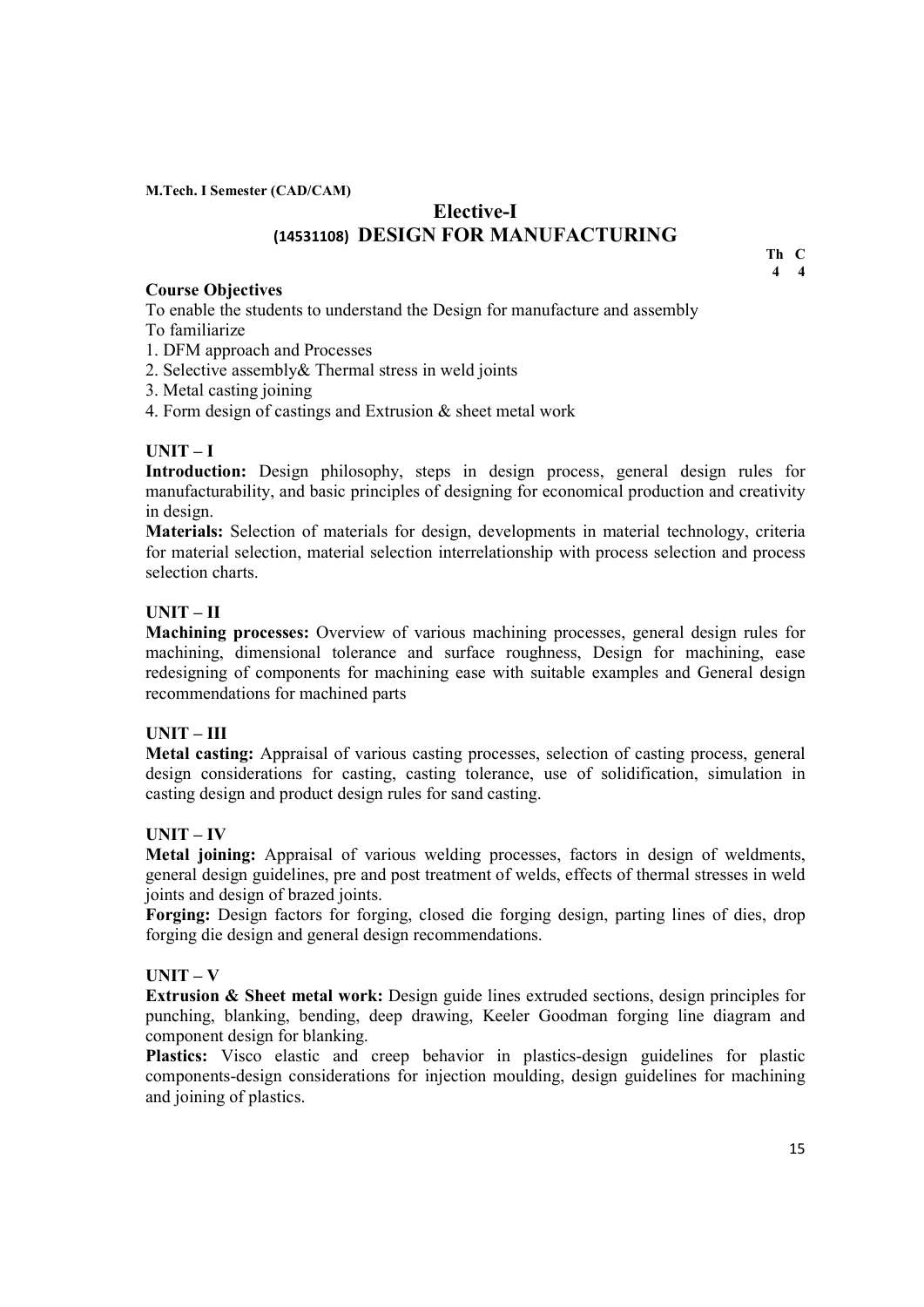#### **Text Books:**

1. Design for manufacture, John cobert, Adisson Wesley. 1995

2. Design for Manufacture by Boothroyd,

#### **REFERENCES:**

1. ASM Hand book Vol.20

**M.Tech I Semester (CAD/CAM)**

#### **Elective-I (14531109) CONCURRENT ENGINEERING**

**Th C 4 4** 

#### **Course objectives**

- 1. To study the principles of concurrent engineering and its implementation
- 2. To familiarize with the basics of concurrent engineering
- 2. To study the tools and methodologies available in CE
- 3. To study various approaches to CE
- 4. To study the other related aspects of CE

#### **UNIT I**

Introduction to Concurrent Engineering, Definitions, Historical Background, Goals of CE, Need for CE, Development process with CE Role of CAD/CAM in CE and Product life cycle

#### **UNIT II**

Concurrent Engineering Tools & Techniques, Quality function Deployment, Value function analysis, Failure Mode & Effect Analysis, Design for Manufacture & Assembly, Design for X , Taguchi's Robust Design approach ,Pugh process , customer Focused Design , rapid prototyping and simulation.

#### **UNIT III**

Implementing CE in an organization, concurrent engineering teams, their roles and responsibilities, Organizational functions to support CE team environment, Setting Team goals, measuring performance of team & managing a CE Team, Limitations of team

#### **UNIT IV**

Design for manufacture & Assembly, Design for economics, Design for X, Product Data Management, Agile manufacturing and rapid prototyping& simulation.

#### **UNIT V**

Introduction JIT, Design, development & management for JIT , Implementation of JIT, supply product Life cycle management, Project time management , Techniques of time management and Collaborative product commerce simple case studies in CE

#### **TEXT BOOKS**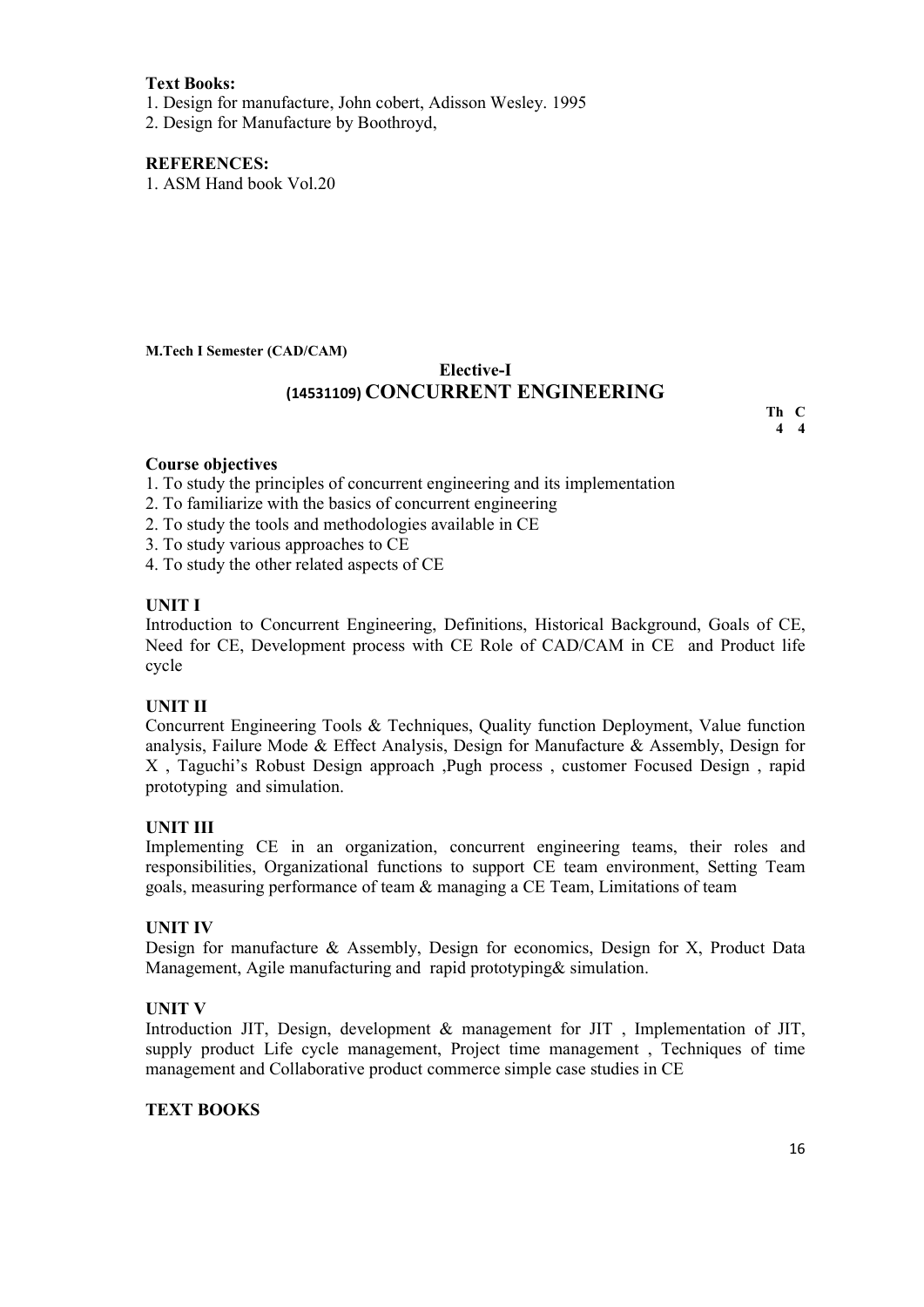1. Thomas A. "Concurrent Engineering", Salomone, Maarcel Dekker Inc.New York, 1995.

2. Moustapha .I "Concurrent Engineering in product Design Development" New Age International (p) Ltd., 2003.

#### **REFERENCES**

1. Prasad, "Concurrent Engineering fundamentals - Integrated Product Development", Prentice Hall, 1996.

2. Sammy G. Sinha, "Successful implementation of concurrent product & process", Wiley, John &Sons, Inc., 1998.

3. Anderson M.M. & Hein L. Berlin, "Integrated Product Development", Springer Verlog, 1987.

**M.Tech. I Semester (CAD/CAM)** 

# **(14531110) MODELLING AND CNC LAB L <sup>C</sup>**

 **3 2**

#### **Course Objectives:**

- 1. To Under how to use C Language for creating various curves and surfaces used for design
- 2. To understand the types of element used, type of analysis done, interpretation of results, method of solving and analyzing a given problem
- 3. To have better knowledge in finite element analysis software, applied to structural and heat transfer components at various loading conditions.

#### **A MODELLING:**

1. Generation of the following curves using "C" language

- I. Bezier curves
- II. Splines
- III. B-Splines.

2. Generation of the following surfaces using "C" language

- I. Bezier surfaces
- II. B-Splines surfaces
- 3. Typical tasks of Modeling using PRO/E, IDEAS, CATIA solid modeling packages Surface modeling Solid Modeling Drafting and Assembly

#### **B ANALYSIS:**

FE Analysis using Ansys Package for different structures that can be descretised with 1-D,2- D & 3-D elements to perform the following analysis:

- I. Static Analysis
- II. Modal Analysis
- III. Thermal Analysis
- IV. Transient analysis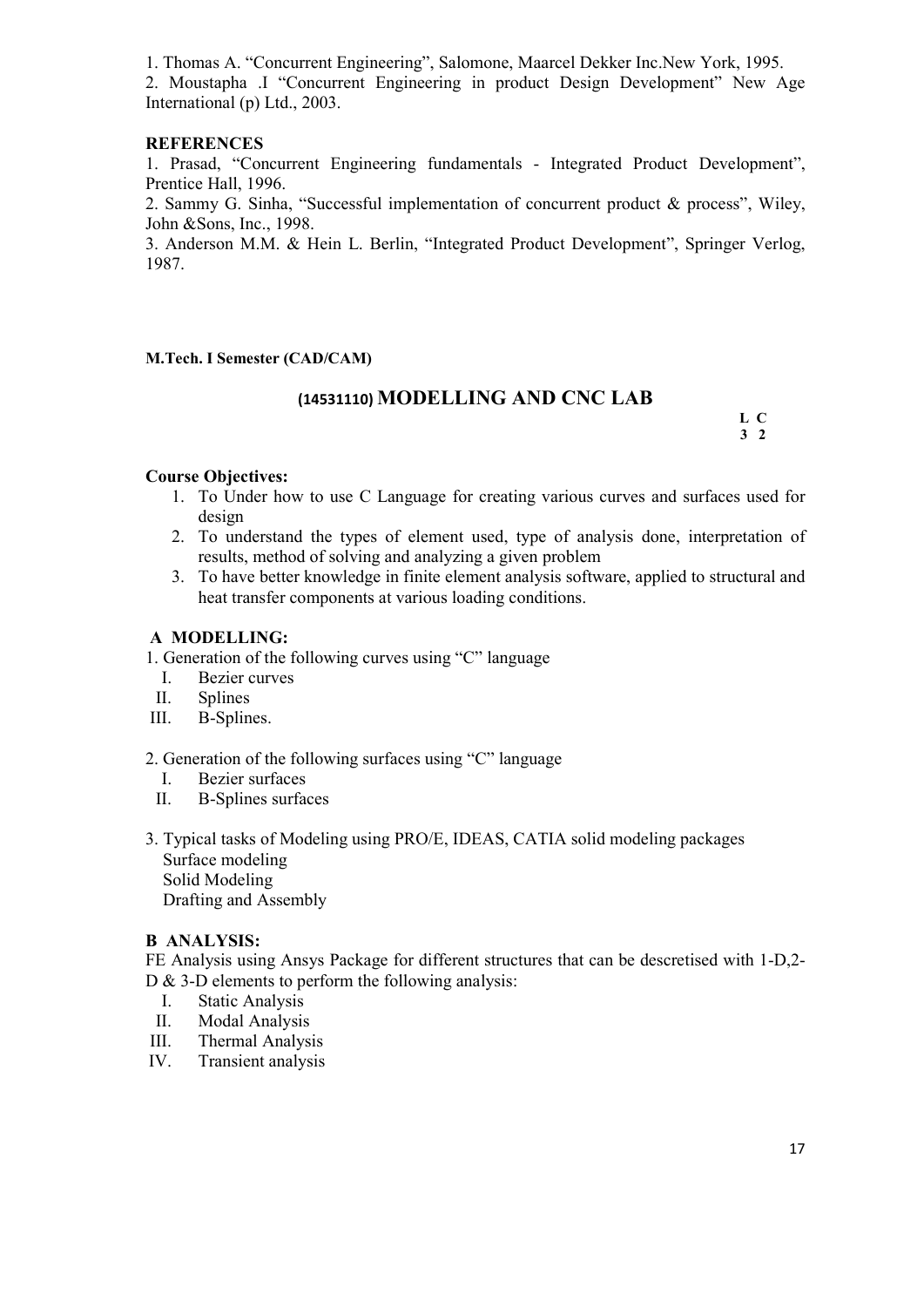#### **M.Tech. II Semester (CAD/CAM) (14531201) ADVANCED OPTIMIZATION TECHNIQUES**

#### **Course Objectives:**

To understand and apply operation research techniques to design and production problems

To understand concept of linear programming techniques and obtaining optimal solution using various linear programming techniques

To understand Assignment Problem in order to solve process planning problem

To understand various non linear programming techniques to solve nonlinear programming problems with constrains and without constraints

To learn search techniques to solve nonlinear programming problems with constrains and without constraints.

To understand genetic algorithm in order to solve nonlinear programming and travelling salesman problem

To learn genetic programming in order to generate programs

Applying above techniques to solve design and manufacturing problems

#### **UNIT - I**

Linear programming: Two-phase simplex method, Big-M method, Duality, Applications of linear programming to design and manufacturing.

Assignment problem: Hungarian algorithm, Degeneracy, Applications, Unbalanced problems, Traveling salesman problem.

#### **UNIT – II**

Non linear programming: Non linear programming formulation, Cases of nonlinear programming problem, Extreme points, Single variable and multi variable optimization without constraints, Nonlinear programming with constraints: Graphical solution, Lagrange multiplier method and Kuhn-Tucker conditions

Search methods: Limitations of classical optimization techniques, Interval of uncertainty, Search methodology for unconstrained non linear programming problem: Fibonacci sequence, Powell's quadratic interpolation method, Multi dimensional search method without constraints: Univariate method, Steepest descent algorithm, Newton Raphson method

#### **UNIT – III**

Integer linear programming: Definition, Integer linear programming techniques, Branch and Bound algorithm for obtaining optimal solution and Gomory cutting plane algorithm

#### **UNIT - IV**

Genetic algorithm (GA) : Differences and similarities between conventional and evolutionary algorithms, Working principle, Reproduction, Crossover, mutation, Termination criteria, , Application of genetic algorithm for solving unconstrained nonlinear programming problem and Traveling salesman problem, Draw backs of GA

Genetic Programming (GP): Principles of genetic programming, Terminal sets, Functional sets, Differences between GA & GP, Random population generation, Solving differential equations using GP.

#### **UNIT V**

Applications of Optimization in Design and Manufacturing systems: Some typical applications like optimization of path synthesis of a four-bar mechanism, Minimization of weight of a cantilever beam, Optimization of springs and gears, General optimization model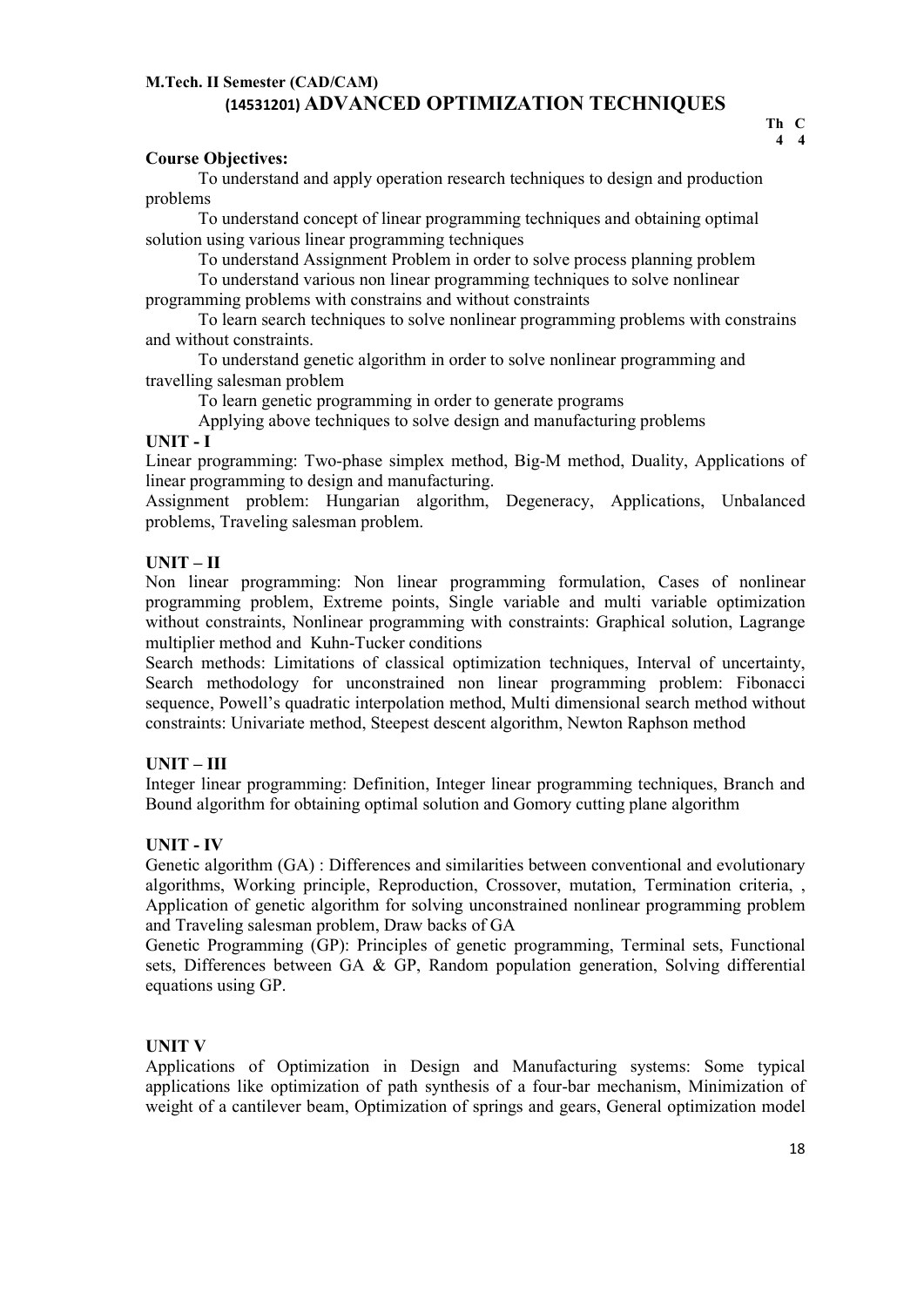of a machining process, Optimization of arc welding parameters, and General procedure in optimizing machining operations sequence.

#### **Text Books:**

1. Optimal design – Jasbir Arora, Mc Graw Hill (International) Publishers

2. Operations research,K.Rajagopal,PHI

3. Engineering Optimization – S.S.Rao, New Age Publishers

#### **REFERENCES:**

1.Genetic algorithms in Search, Optimization, and Machine learning – D.E.Goldberg, Addison-

Wesley Publishers

2. Genetic Programming- Koza

3. Multi objective Genetic algorithms - Kalyanmoy Deb, PHI Publishers

#### **M.Tech. II Semester (CAD/CAM)**

#### **(14531202) ROBOTICS**

**Th C 4 4** 

**Purpose:** To provide knowledge of sensors used in Robotics **Learning Objectives:** To make the student to understand

1. The basics and the latest technology of sensors used in robotics.

2. The different sensing variables

3. Robot vision system

4. Robot programming

#### **Unit – I**

**Fundamentals of Robots:** Introduction, definition of robot, classification of robots, History of robotics, robot components, degree of freedom, robot joints, robot coordinates, reference frames, programming modes, robot characteristics, robot work space, robot languages, advantages, disadvantages and applications of robots.

**Matrix transformations:** Introduction, robots as a mechanisms, matrix representationrepresentation of a point in a space, representation of a vector in space, representation of a frame at the origin of a reference frame, representation of a frame in a reference frame, representation of a rigid body.

#### **Unit – II**

**Robot kinematics:** Forward and inverse kinematics of robots-forward and inverse kinematic equations for position, forward and inverse kinematic equations for orientation, forward and inverse kinematic equations for position and orientation, Denavit-Hartenberg(D-H) representation of forward kinematic equations of robots

#### **Unit – III**

#### **Differential motions and Velocities:**

Introduction, differential relationship, Jacobian, differential motions of a frame-translations, rotation, rotating about a general axis, differential transformations of a frame, Differential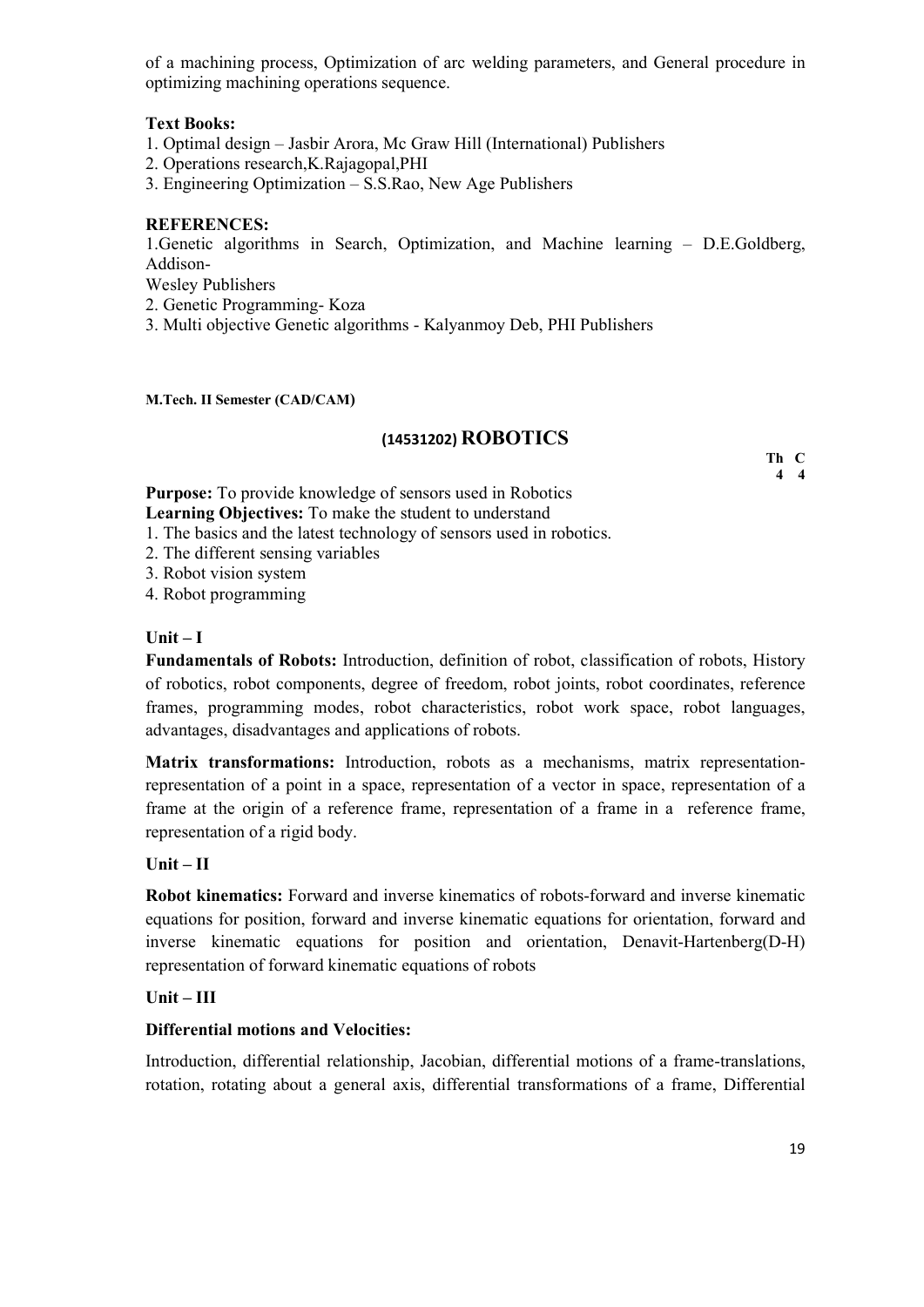changes between frames, differential motions of a robot and its hand frame, calculation of Jacobian, relation between Jacobian and the differential operator, Inverse Jacobian.

#### **Unit – IV**

**Dynamic analysis and forces:** Introduction, Lagrangian mechanics, Effective moments of inertia, dynamic equations for multi-degree of freedom robots-kinetic energy, potential energy, the Lagrangian, robot's equations of motion, static force analysis of robots.

**Trajectory planning:** Introduction, path Vs trajectory, basics of trajectory planning, joint space trajectory planning-third order polynomial trajectory planning, fifth order polynomial trajectory planning, Cartesian-space trajectories.

#### **Unit -- V**

**Robot Actuators:** Introduction, characteristics of Actuating systems-weight, power to weight ratio, operating pressure, stiffness Vs compliance, comparison of actuating systems, hydraulic devices, pneumatic devices.

**Robot sensors:** Introduction, sensor characteristics, Position sensors-potentiometers, encoders, LVDT, Resolvers, time of travel displacement sensor, Velocity sensors-Encoders, Tachometers, differentiation of position signal.

#### **Text Books:**

1. Introduction to Robotics – Analysis, System, Applications by Saeed B. Niku, PHI Publications

2. Industrial Robotics – Mikell P. Groover & Mitchell Weiss, Roger N. Nagel,Nicholas G.Odrey – Mc Graw Hill, 1986

#### **References:**

1. Robot Modeling and Kinematics – Rachid Manseur, Firewall Media Publishers (An imprint of Laxmi Publications Pvt. Ltd., New Delhi)

2. Robot Analysis and Control - H. Asada and J.J.E. Slotine John Willey & Sons.

3. Fundamentals of Robotics: Analysis and control, Robert J. Schilling, Prentice Hall, 1990.

4. A robot Engineering text book – Mohsen shahinpoor, Harper & Row Publishers,1987

5. Introduction to Robotics: Mechanics and Control, John.J.Craig, Addison- Wesley, 1999

6. Robotics: Control, sensing, vision, and intelligence – K.S. FU, R.C. Gonzalez and C.S.G Lee. Mc Graw Hill, 1987.

7. Modeling and control of Robot manipulators, L. sciavicco and b. Siciliano, Springer (second edition) 2000.

8.ROBOTICS ( Fundamental concepts and analysis)ASHITAVA GHOSAL.Oxford university press Y.M.C.A.Library building.jai singh Road.NEWDELHI-110001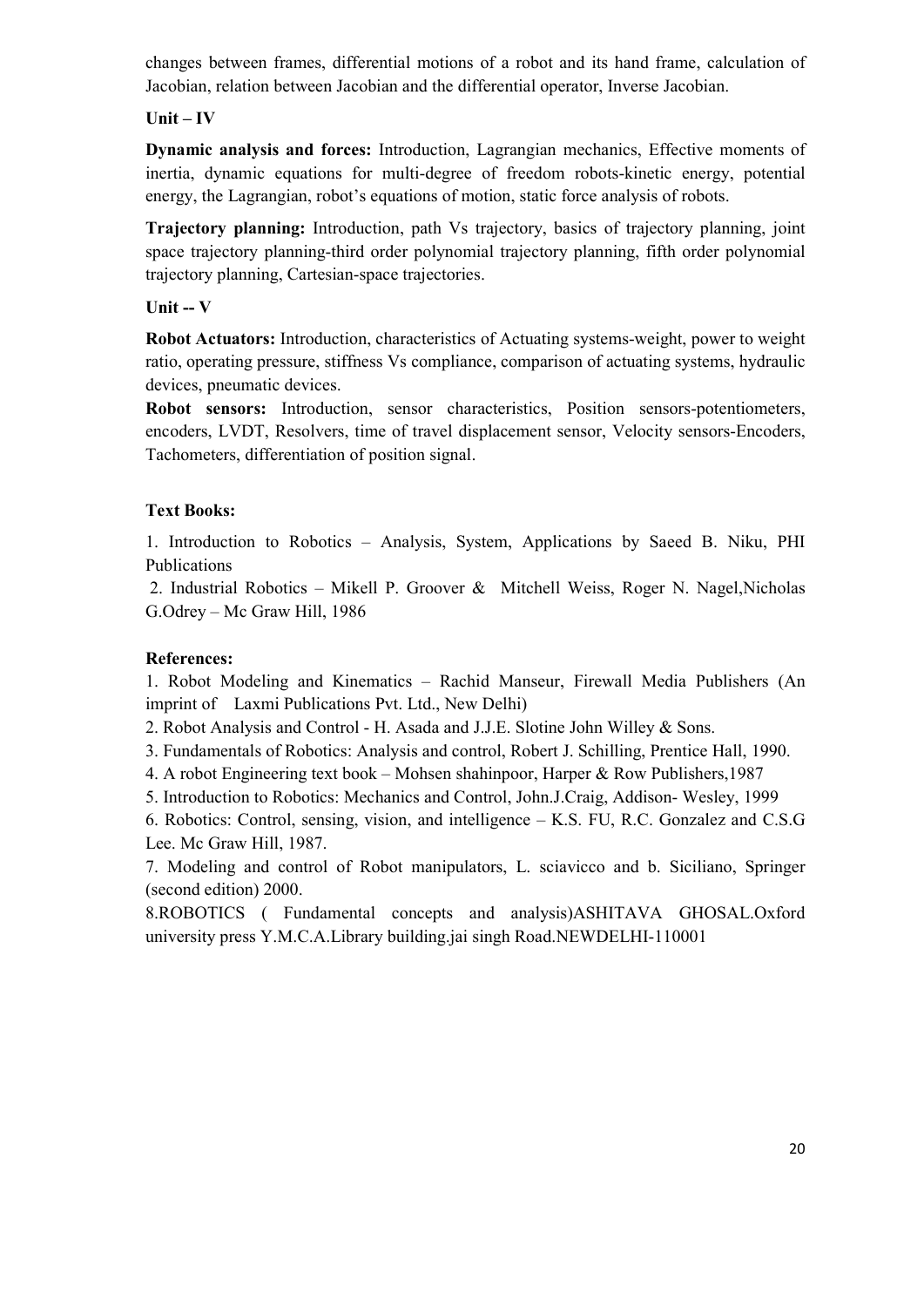## **(14531203) COMPUTER GRAPHICS Th C**

#### **Course Objective:**

The students will learn principles and practices used in the creation of 3D models; mathematical principles of geometric modeling; theory and application of modeling techniques, Study representation schemes for curves, surfaces, solids, and other spatial data and the impact of representation on graphics algorithms. Topics include spline curves and surfaces, quadric surfaces, and how to design, program and analyze algorithms and systems for interactive 3D shape modeling.

#### **Unit - I**

**Introduction to computer graphics:** Color CRT raster scan monitors, plasma display & liquid crystal display monitors, computer input devices, hard copy devices.

**Raster scan graphics:** Line drawing algorithms – DDA & Bresenham's algorithms, circle generation, general function rasterization, displaying lines, characters and polygons.

**Filling algorithms:** polygon filling, edge fill algorithm, seed fill algorithm.

#### **Unit - II**

**Line clipping:** Simple visibility algorithm, Cohen-Sutherland subdivision line clipping algorithm, midpoint sub division algorithm.

**Polygon clipping:** polygon clipping, reentrant polygon clipping – Sutherland – Hodgeman algorithm, character clipping, 3D- clipping.

#### **Unit - III**

**Transformations:** Cartesian and homogeneous coordinate systems two dimensional and three dimensional transformations – scaling, rotation, Shearing, Zooming, viewing transformation, reflection, rotation about an axis, concatenation.

#### **Unit - IV**

**Rendering:** Hidden line removal algorithms, surface removal algorithms, painters, Warnock, Z-buffer algorithm.

#### **Unit - V**

**Shading algorithms:** Constant intensity algorithm, Phong's shading algorithm, gourand shading algorithm, Comparison of shading algorithms.

#### **Text Books:**

1. Mathematical Elements for computer graphics, David. Rodgers, TMH

2. Computer Graphics C version, Donald Hearn and M.Pauline Baker,Pearson/PHI

3. Computer Graphics Principles & Practice, C.Foley, Vndom, Fener, Hughes,2/e, Pearson Publications.

#### **REFERENCES:**

1. CAD/CAM Theory, Ibrahim Zeid, TMH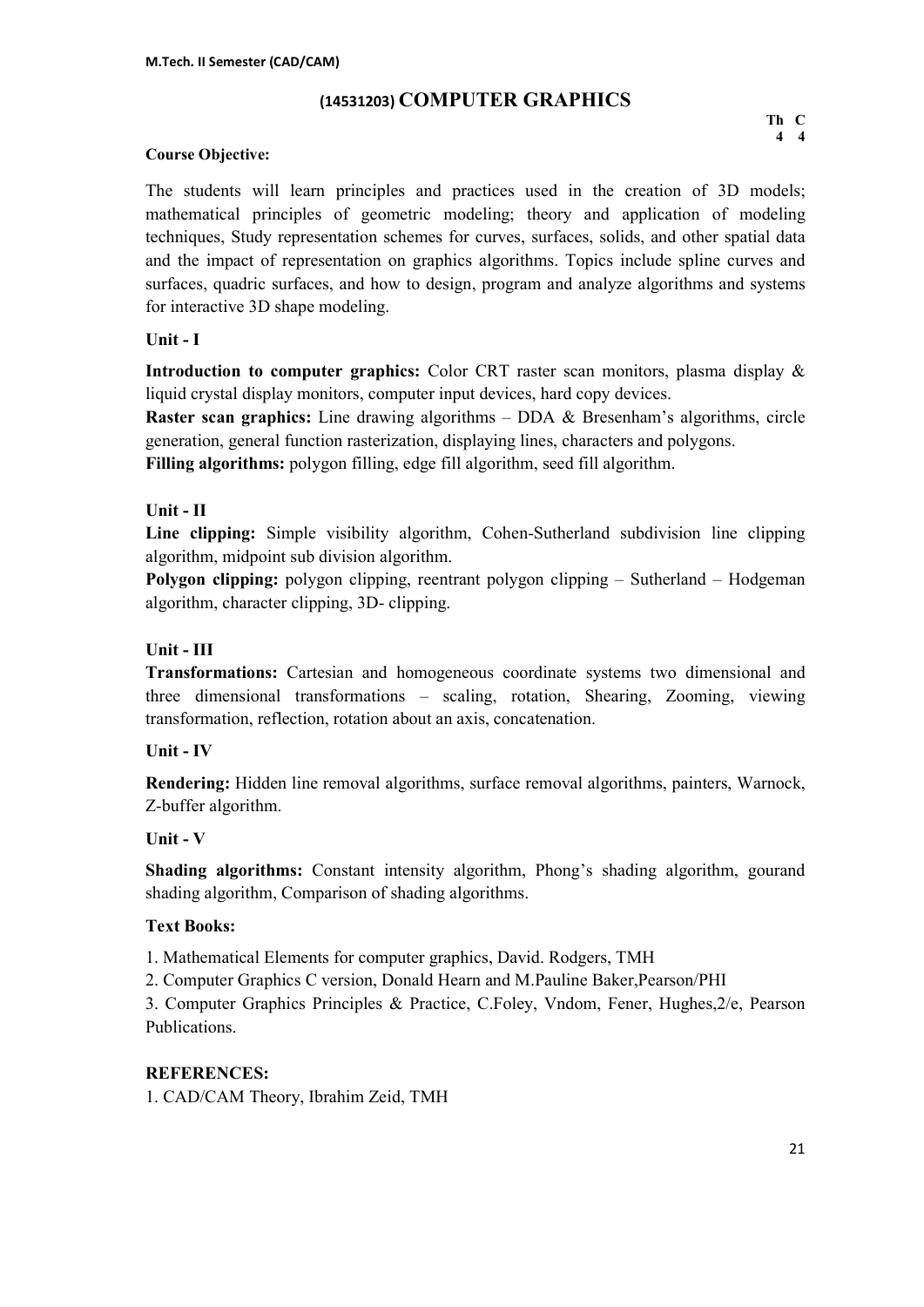- 2. Computer Graphics second edition, Zhigand xiang, Roy Plastock, Schaum'soutlines, TMH.
- 3. Computer Graphics, Steven Harrington, TMH
- 4. Principles of computer Graphics, Shalini Govil, PHI, 2005, Springer.
- 5. Computer Graphics and Automation, M.C. Trivedi, Jaico Pub./ Pearson Education

#### **M.Tech II Semester (CAD/CAM)**

# **(14531204) CNC TECHNOLOGY & PROGRAMMING Th C**

**4 4**

#### **Course Objective**

To provide knowledge on principle, constructional features, programming, tooling and work holding devices in CNC machine tools

Upon completion of this subject, student will be able to:

- 1. Understand of CNC machine tools and machining centres
- 2. Describe constructional features of CNC machine tools
- 3. Explain drives and tooling systems used in CNC machine tools
- 4. Understand feedback and adaptive control of CNC machines
- 5. Write simple programs for CNC turning and machining centres

6.To understand economics and maintenance of CNC machine Tools

**Unit – I Introduction to CNC Machine tools:** Evolution of Computerized control in manufacturing, Components, Working principle of CNC, DNC and Machining centers.

**Constructional features of CNC machine tools:** Introduction, Spindle drives, Transmission belting, axes feed drives, Slide ways, Ball screws.

**Unit – II Accessories:** Work tables, Spindles, Spindle heads, Beds and Columns, Tooling – Automatic Tool changer (ATC).

**Feedback devices:** Introduction, Digital incremental displacement measuring systems, Incremental rotary encoders, Moire fringes, Digital absolute measuring system.

#### **Unit –III Electro-magnetic analogue position transducers:** Principle, advantages, characterstics, Synchros, Synchro-Resolvers, Inductos, Laser interferometer.

**Control Systems and interface:** Open and closed loop systems, Micro processor based CNC systems, block diagram of typical CNC system, description of hard ware and soft interpolation systems, Standard and optional features of CNC control systems.

**Unit – IV APT programming:** APT language structure, APT geometry, Definition of point, time, vector, circle, plane, patterns and matrices. APT motion commands: setup commands, point-to point motion commands, continuous path motion commands, post processor commands, control commands, Macro subroutines, Part programming preparation for typical examples.

**Unit – V Economics and Maintenance of CNC machine tools:** Introduction, factors influencing Selection of CNC machines, Cost of operation of CNC machines, Maintenance features of CNC machines, Preventive maintenance, Documentation, Spare parts, Training in Maintenance.

#### **Text Books:**

1.Computer Numerical Control Machines – Dr.Radha Krishnanan, New Central Book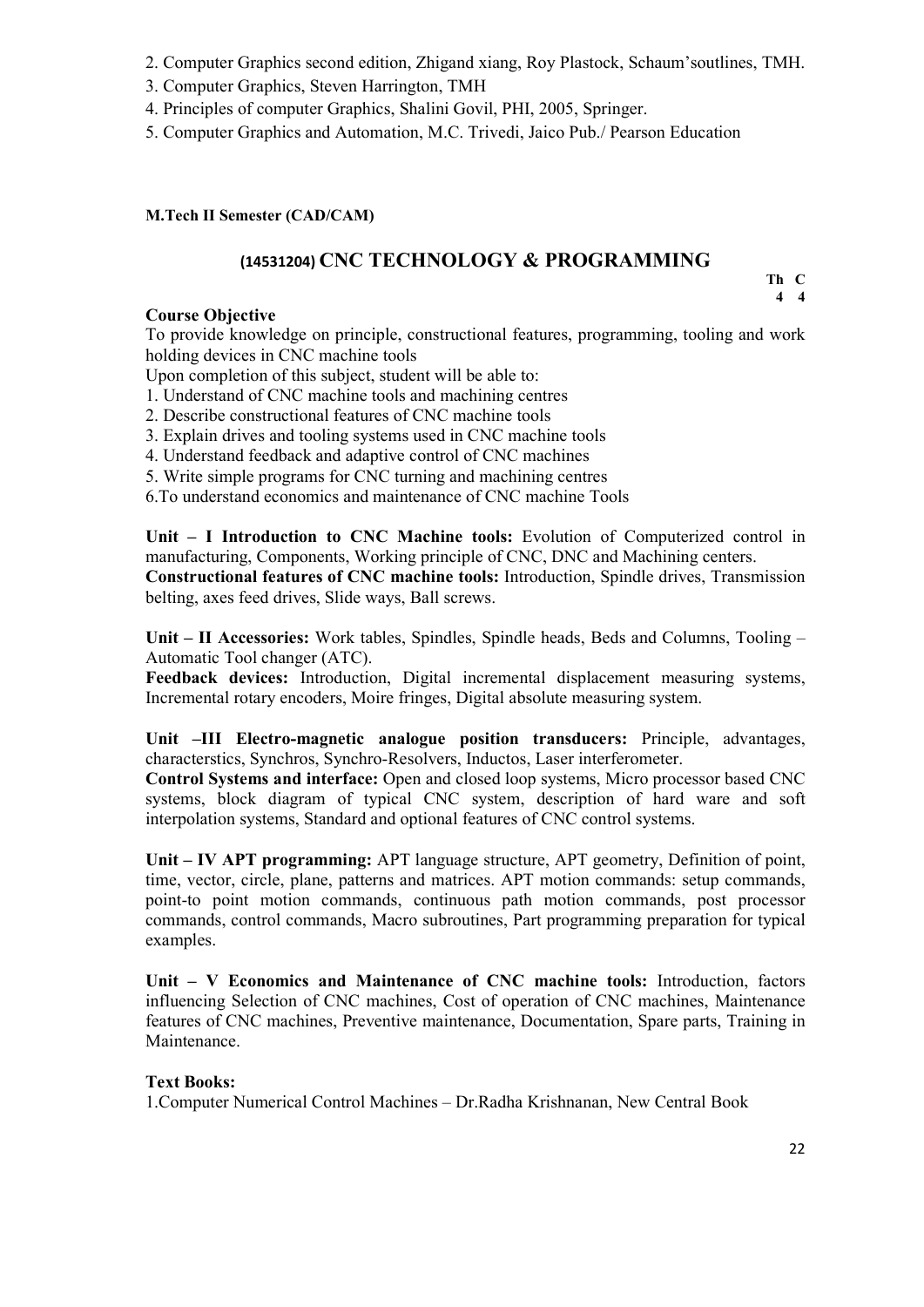#### Agency

2.Computer Numerical Control Machines – Hans B.Keif and T. Frederick Waters Macmillan/McGraw Hill

#### **References:**

- 1. CNC Machines B.S. Aditahn and Pabla
- 2. CNC Machining technology Springer Verlag

3. Computer Numerical Machine tools - G.E. Thyer, NEWNES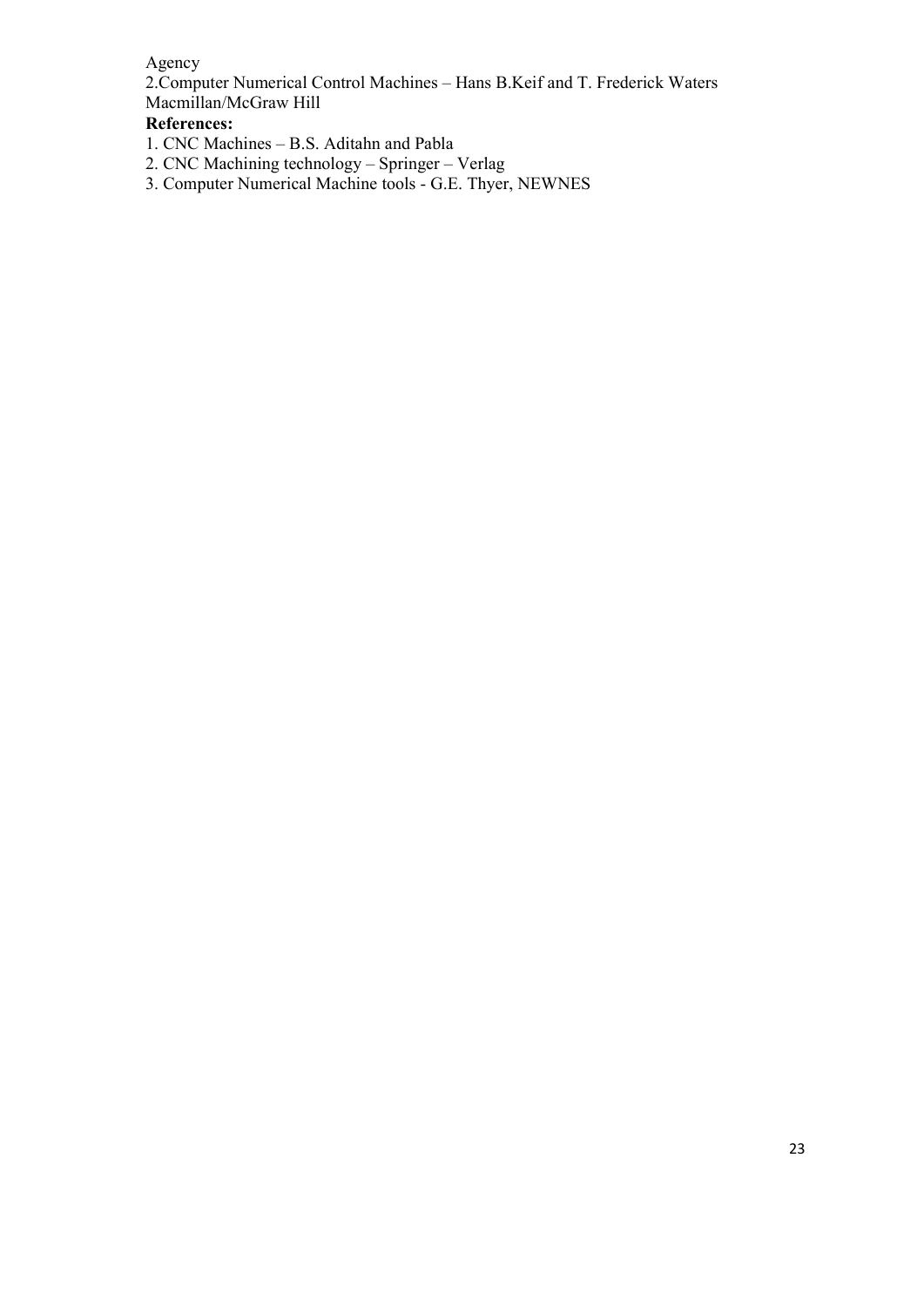# **(14531205) MECHATRONICS Th C**

#### **Course Objectives**

To study about various, sensors, transducers, microprocessors and

1. To study the Actuators and drive systems, used in mechanical engineering

2. To study how motion controls can be used to do simple applications in mechanical engineering

3. To study about Architecture of intelligent machines and sensors its applications

**Unit – I Introduction:** Definition of Mechatronic products, design considerations and tradeoffs, Overview of Mechtronic products. Intelligent machine Vs Automatic machine economic and social justification, **Actuators and drive systems:** Mechanical, Electrical, hydraulic drive systems, Characteristics of mechanical, Electrical, Hydraulic and pneumatic actuators and their limitations.

**Unit – II Motion Control:** Control parameters and system objectives, Mechanical Configurations, Motion Control algorithms: Significance of feed forward control loops, shortfalls, fundamentals concepts of adaptive and fuzzy – control. Fuzzy logic compensatory control of transformation and deformation non- linearity"s

**Unit –III Architecture of intelligent machines:** Introduction to Microprocessor and programmable logic controls and identification of systems. System design classification, motion control aspects in design, **Manufacturing data bases:** Data base management system, CAD/CAM data bases, graphic data base, introduction to object oriented concepts, objects oriented model language interface.

**Unit – IV Sensor interfacing:** Analog and digital sensors for motion measurement, digital transducers, human-Machine and machine- Machine inter facing devices and strategy.

**Unit – V Machine vision:** Feature and pattern recognition methods, concepts of perception and cognition in decision-making.

#### **Text books:**

1. 1."Designing intelligent machines", open university, London.Michel B.Histand and david G. Alciatore.

2. 2.Introduction to Mechatronics and Measurement systems, Tata Mc Graw Hill.

3. 3.C.W.desilva, "Control sensors and actuators, Prentice Hall.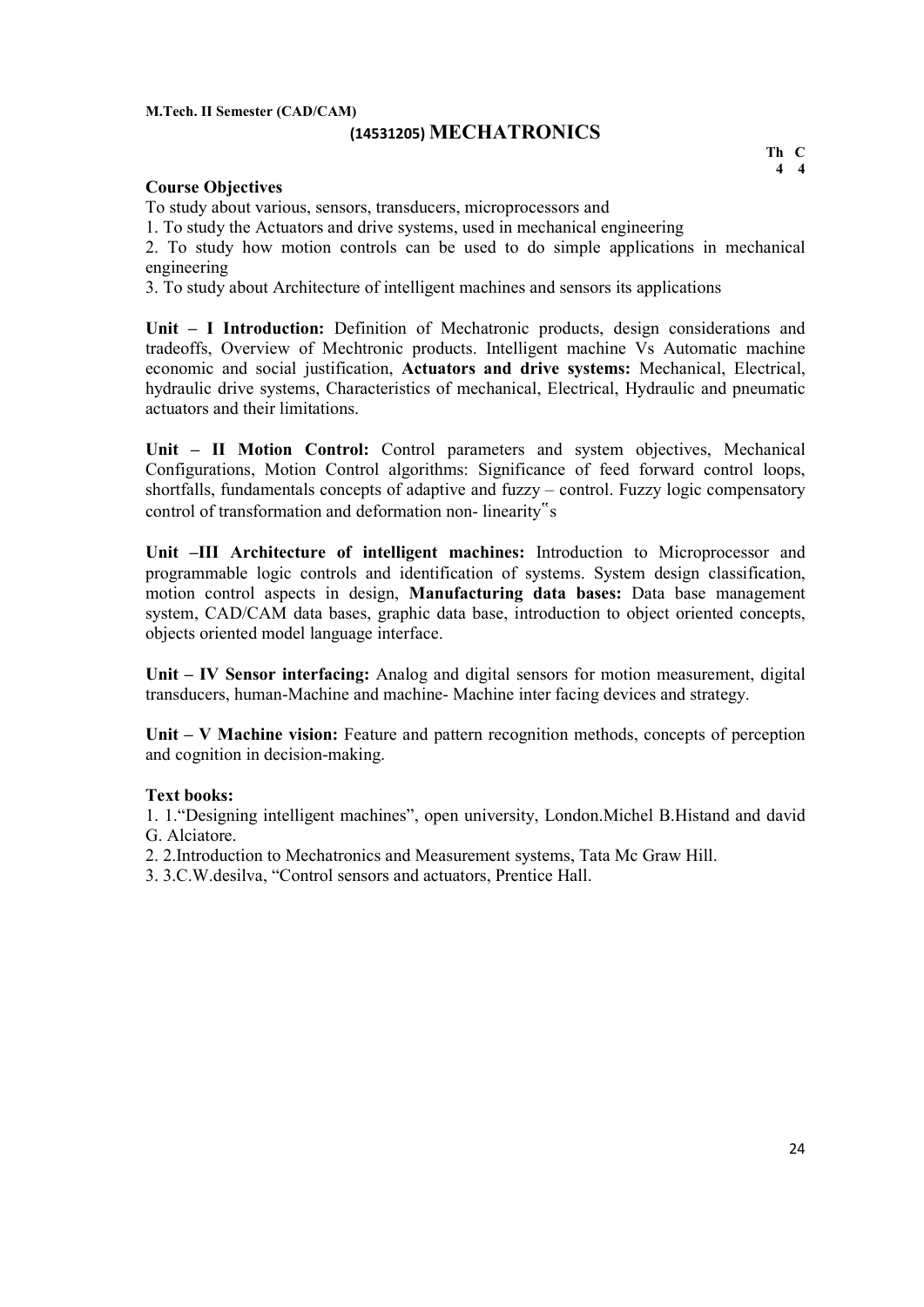#### **Elective-II**

## **(14531206) RAPID PROTOTYPING Th C**

**4 4** 

#### **Course Objectives**

- 1. To study the basics of RPT
- 2. To study the various process in RP
- 3. To study the principles of Rapid tooling and reverse engineering
- 4. To study the Rapid tooling-Direct ,Indirect soft & Hard tooling

#### **Unit-I**

**Introduction:** Need for the compression in product development, History of RP system, Survey of applications, Growth of RP industry and classification of RP system.

#### **Unit\_II**

**Stereo Lithography System:** Principle, Process parameter, Process details, Data preparation, Data files and machine details, Applications.

**Unit III Fusion Decomposition Modeling:** Principle, process parameter, Path generation, Applications.

**Solid ground curing:** Principle of operation, Machine details, Applications,

#### **Unit IV**

**Laminated Object Manufacturing**: Principle of Operation, LOM materials, Process details, Applications

**Concepts Modelers:** Principle, Thermal jet printer, Sanders model market, 3-D printer, Genisys Xs printer HP system, Object Quadra system.

#### **Unit –V**

**Rapid Tooling:** Direct soft tooling- selective laser sintering of sand casting molds, Direct ACES injection molding, SL composite tooling, Indirect soft tooling-Arc spray metal tooling, silicone rubber molds, spin casting with vulcanized rubber molds, Castable resin molds, Castable ceramic molds, Plaster molds ,casting, Direct Hard tooling-Rapid tool, laminated metal tooling, Direct metal laser sintering tooling, Pro metal rapid tooling, Indirect Hard tooling- 3D keltool, EDM Eletrodes ,Eco tool, copy milling

**Software for RP:** STL files, Overview of Solid view, magics, imics, magic communication, etc.Internet based software, Collaboration tools. **Rapid Manufacturing Process Optimization:** Factors influencing accuracy, Data preparation error, Part building error, Error in finishing, Influence of build orientation.

#### **TEXT BOOKS:**

**1.** " stereo lithography and other RP & M Technologies**"**, Paul F.Jacobs, SME, NY 1996

**2.** " Rapid Manufacturing **",** Flham D.T & Dinjoy S.S, Verlog London 2001

**3.** "Rapid automated**"**, Lament wood, Indus Press New York.

4."Rapid Prototyping- Principles & Applications"-Third Edition ,world scientific publishing co pte Ltd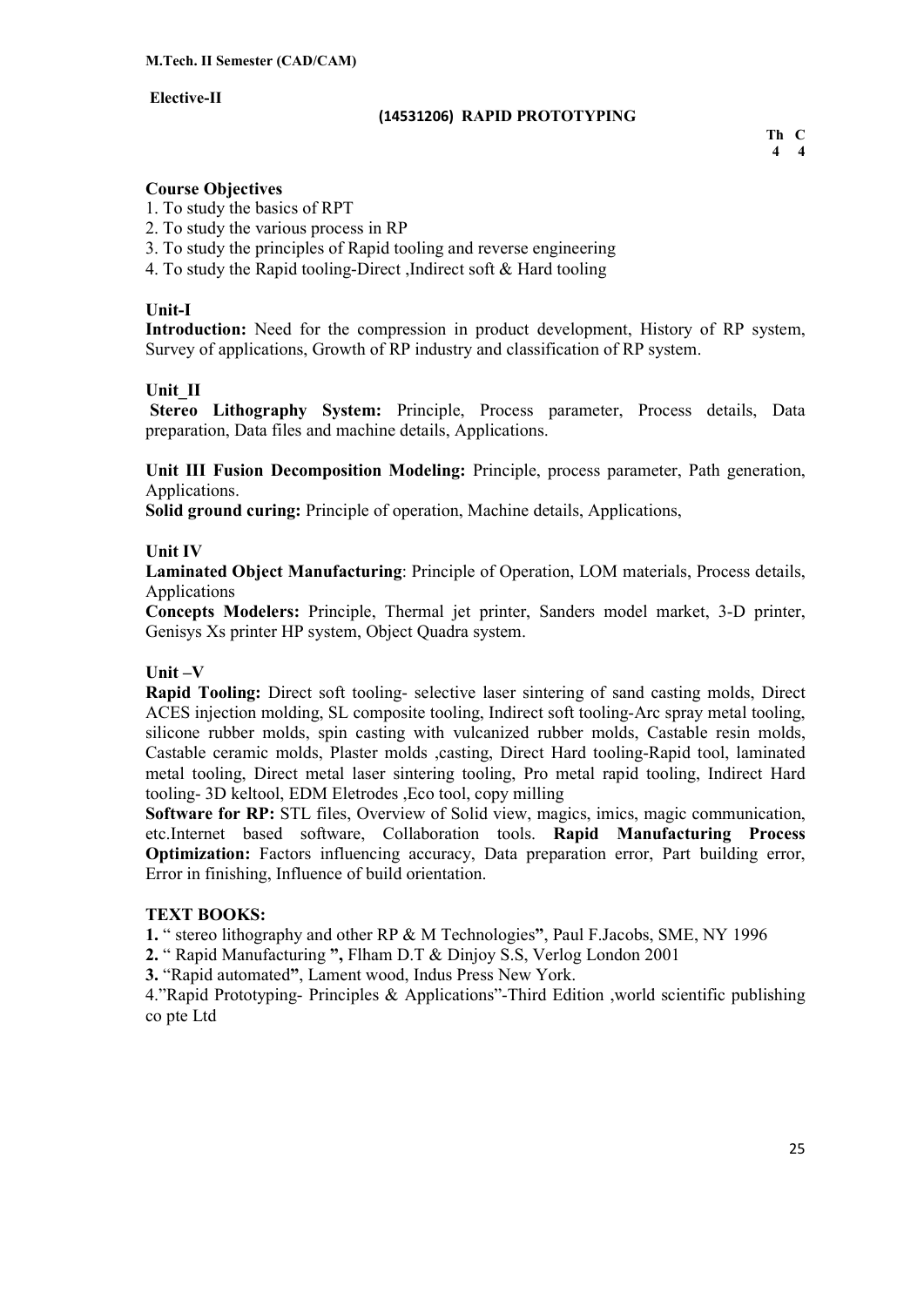### **Elective-II (14531207) ARTIFICIAL INTELLIGENCE & EXPERT SYSTEMS Th C**

#### **Course Objectives**

The course objectives include:

- To develop informed opinions about the present and past opinion leaders in the artificial intelligence debate.
- To develop a simple, informal expert system by performing an effort of knowledge engineering of a real, human expert.
- To develop a series of Web pages that will serve as a current "state of the art" review of the various AI application areas, areas which may be suggested by the instructor or brought to the course by participants.
- To experience some actual hands-on demonstration software while accomplishing the review of current applications areas in AI. Examples of such areas might include natural language processing (NLP), genetic algorithms or artificial life environments , neural nets or massively parallel computing environments, data mining, fuzzy logic, machine vision or speech, robotics, intelligent tutoring systems, etc.

#### **Unit-I**

**Artificial Intelligence :** Introduction, definition, underlying assumption, Important of Al, Al & related fields State space representation, defining a problem, production systems and its characteristic, search and control strategies –Introduction, preliminary concepts, examples of Search , problems.

#### **Unit-II**

**Uniformed or preliminary Concept:** Examples of search problems, Uniformed or Blind Search, Informed Search, Or Graphs, Heuristic Search techniques- Generate and Test, Hill climbing, Bestfirst search, Problem reduction, Constraint satisfaction, Means- Ends Analysis.

#### **Unit III**

**Knowledge Representation Issues:** Representations and Mapping, Approaches, Issues in Kr, Types of knowledge procedural Vs Declarative, Logic programming, Forward Vs Backward reasoning, Matching, Non monotonic reasoning and it logic.

**Use of Predicate Logic:** Representing simple facts, Instance and is a relationships, Syntax and Semantics for Propositional logic, FOPL, and properties of Wffs, conversion to casual form, Resolution, Natural deduction

#### **Unit-IV**

**Statistical and Probabilistic Reasoning:** Symbolic reasoning under uncertainly, Probability and Bayes theorem, Certainty factors and Rule based systems, Bayesian Networks, Dempster- Shafer Theory, Fuzzy Logic

**Expert Systems:** Introduction, Structure and uses, Representing and using domain knowledge, Expert System Shells. Pattern recognition, introduction, Recognition and classification process, learning classification patterns, recognizing and understanding speech

#### **Unit-V**

**Introduction to Knowledge Acquisition:** Types of learning, General learning model, and performance measures.

**4 4**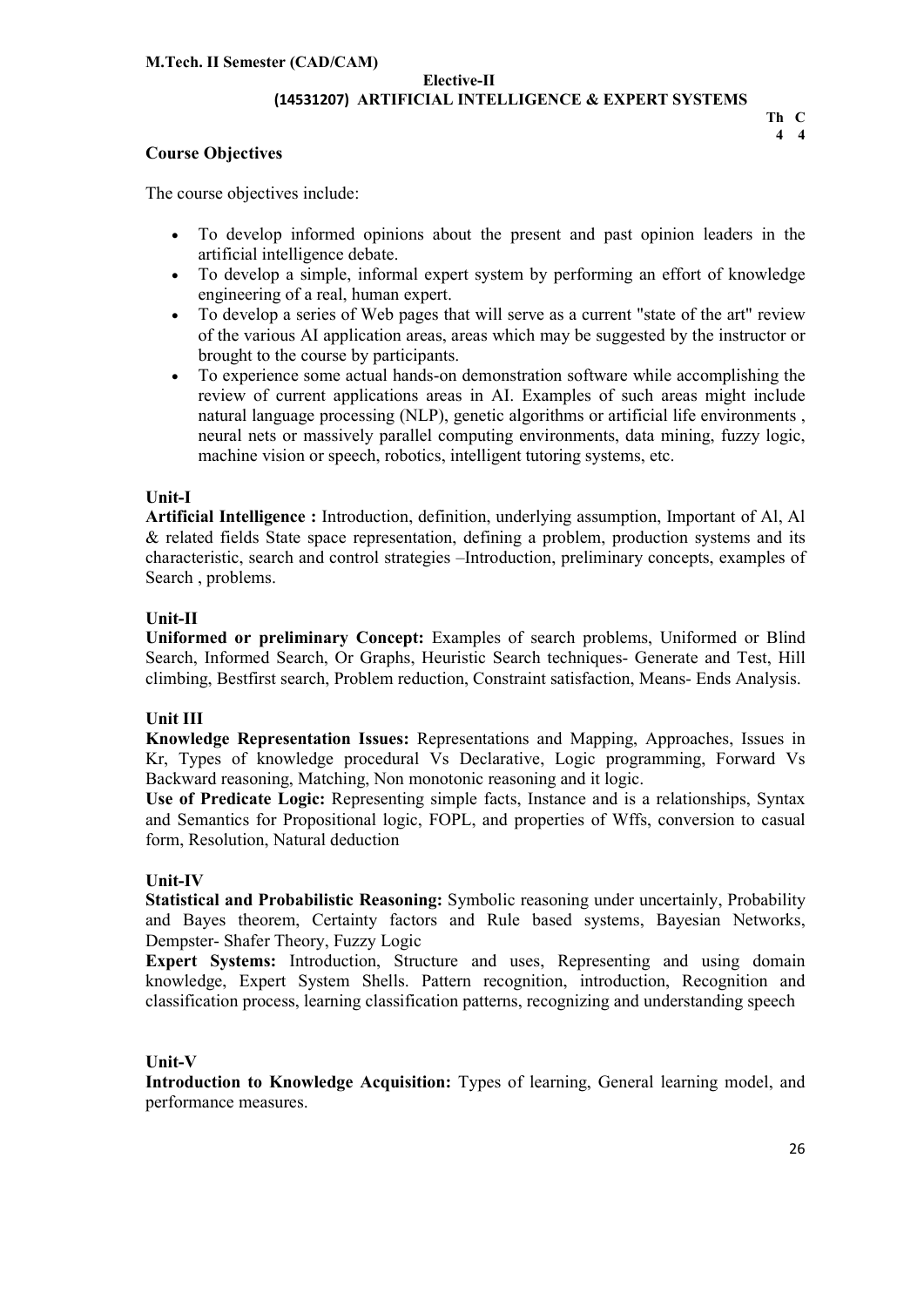**Typical Expert Systems:** MYCIN, Variants of MYCIN, PROSPECTOR DENDRAL, PRUFFetc.

**Introduction to Machine Learning:** Perceptions, Checker Playing examples, Learning, Automata, Genetic Algorithms, Intelligent Editors.

#### **TEXT BOOKS**

**1.** " Artificial Intelligence**"** , Elaine Rich & Kevin Knight**,**M/H 1983

**2. "**Artificial Intelligence in Business**"**, Wendry B.Ranch**,** Science & Industry –Vol –II application, Ph 1985.

**3. "** A Guide to Expert System**"** Waterman, D.A., Addison,**–** Wesley inc. 1986.

**4. "**Building expert sys**tem"** Hayes, Roth, Waterman, D.A (ed), AW 1983.

**5. "**Designing Expert System**"**, S.M. and Kulliknowske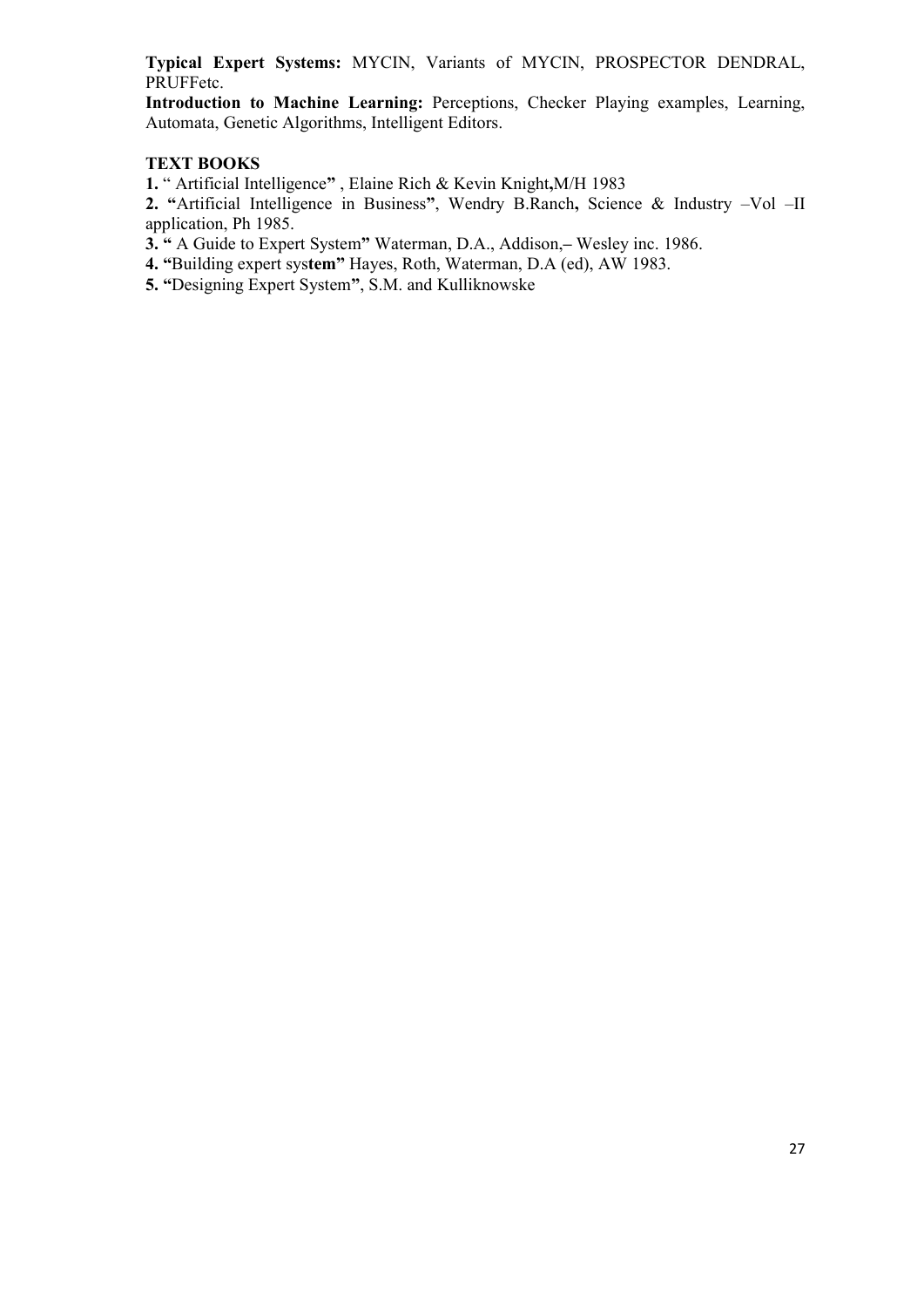#### **Elective-II**

#### **MECHANICS AND MANUFACTURING METHODS OF COMPOSITES (14531208) Th C**

#### **Course objectives**

To understand the variety of composite materials (anisotropic material) vis a vis metals and alloys from the view point of industrial applications.

To understand manufacturing methods of composites for economic production

To understand methods of analysis to help effective product design

#### **Unit – I**

**Basic concepts and characteristics:** Geometric and Physical definitions, natural and manmade composites, Aerospace and structural applications, types and classification of composites,

**Reinforcements:** Fibres- Glass, Silica, Kevlar, carbon, boron, silicon carbide, and boron carbide

fibres. Particulate composites, Polymer composites, Thermoplastics, Thermosetts, Metal matrix

and ceramic composites.

#### **Unit – II**

**Micromechanics:** Unidirectional composites, constituent materials and properties, elastic properties of a lamina, properties of typical composite materials, laminate characteristics and configurations. Characterization of composite properties

#### **Unit – III**

**Coordinate transformations:** Hooke"s law for different types of materials, Hooke"s law for twodimensional unidirectional lamina, Transformation of stress and strain, Numerical examples of stress strain transformation, Graphic interpretation of stress – strain relations. Off - axis, stiffness modulus, off - axis compliance.

**Unit – IV**

**Elastic behavior of unidirectional composites**: Elastic constants of lamina, relationship between engineering constants and reduced stiffness and compliances, analysis of laminated composites, constitutive relations.

**Strength of unidirectional lamina:** Micro mechanics of failure, Failure mechanisms, Strength of an orthotropic lamina, Strength of a lamina under tension and shear maximum stress and strain criteria, application to design. The failure envelope, first ply failure, freeedge effects, Micro mechanical predictions of elastic constants

#### **Unit-V**

#### **Analysis of laminated composite plates**

Introduction, thin plate theory, specially orthotropic plate, cross and angle ply laminated plates, problems using thin plate theory.

**Manufacturing methods:** Autoclave, tape production, moulding methods, filament winding, man layup, pultrusion, RTM.

#### **Text Books:**

1. Mechanics of Composite Materials, R. M. Jones, Mc Graw Hill Company, New York.

2. Engineering Mechanics of Composite Materials by Isaac and M.Daniel, Oxford Univ. Press.

**4 4**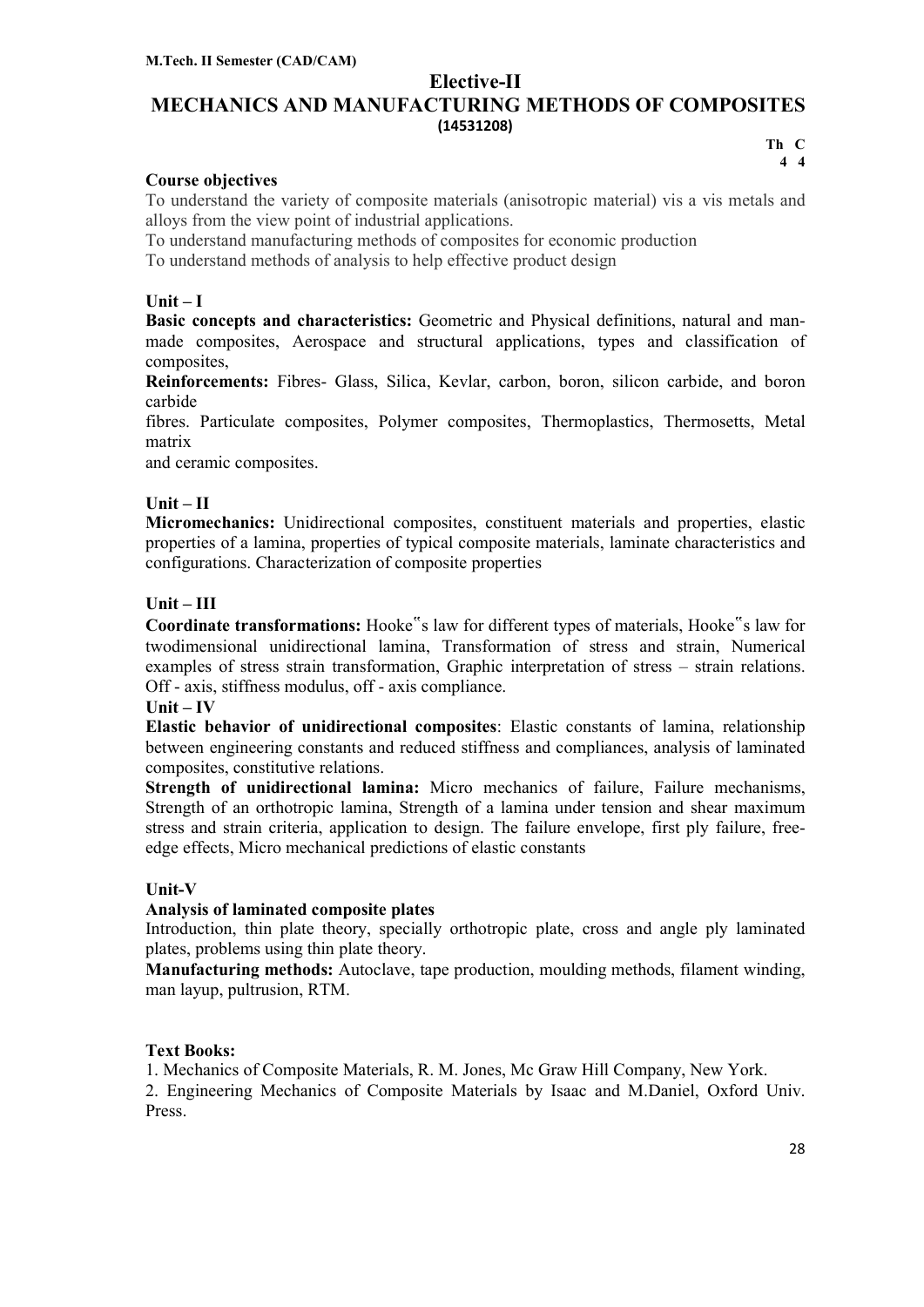#### **REFERENCES:**

1. Analysis and performance of fibre Composites, B. D. Agarwal and L. J. Broutman, Wiley-Interscience, New York,.

2. Analysis of Laminated Composite Structures, L. R. Calcote,Van Nostrand Rainfold, New York,.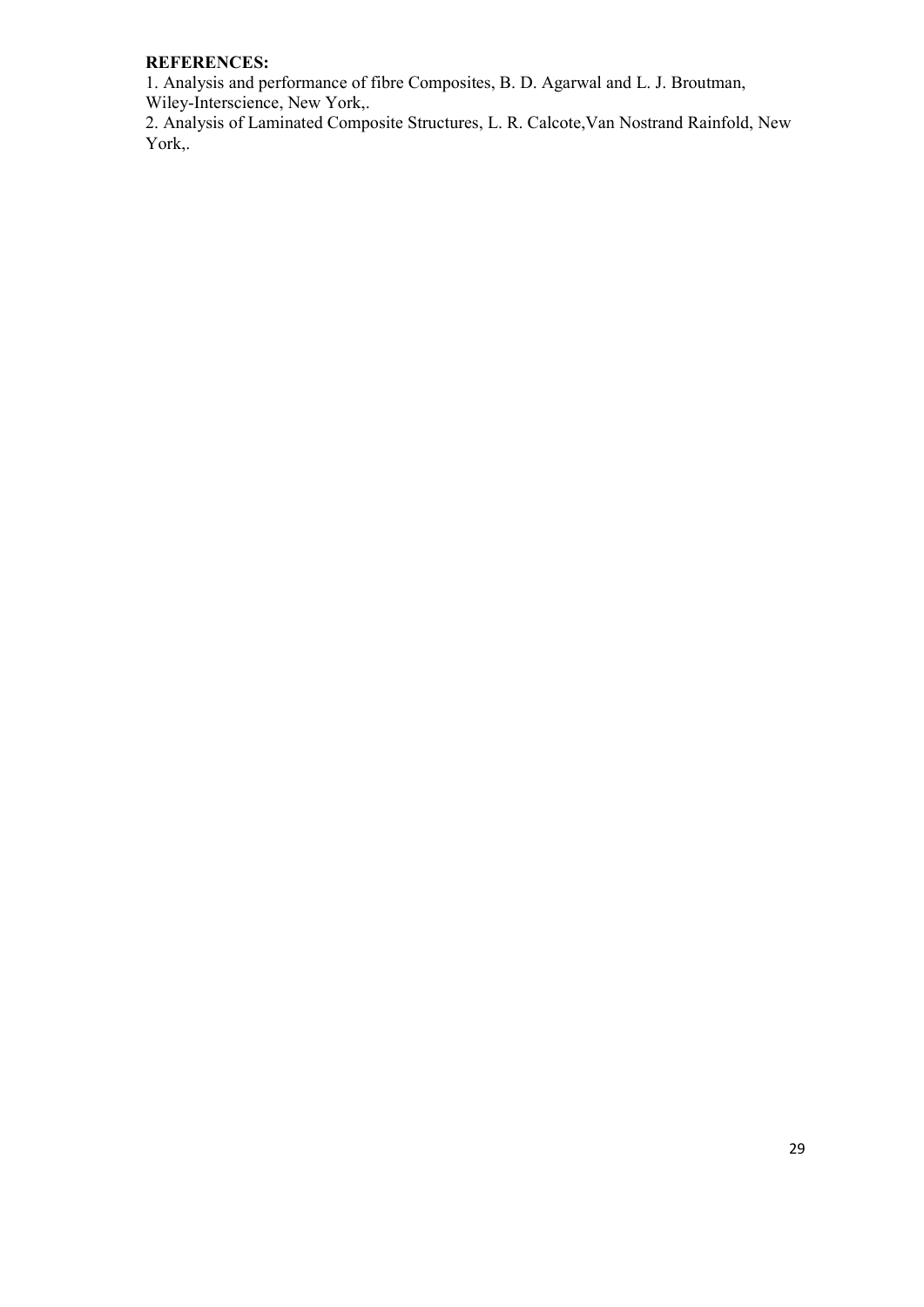### **ELECTIVE-II (14531209) AUTOMATION IN MANUFACTURING Th C**

#### **Course objective**

#### **UNIT – I**

**Over View Of Manufacturing And Automation:** Production systems, Automation in production systems, Automation principles and strategies, Manufacturing operations, production facilities. Basic elements of an automated system, levels of automation; Hardware components for automation and process control, programmable logic controllers and personal computers

#### **UNIT – II:**

**Material Handling And Identification Technologies**: Material handling, equipment, Analysis. Storage systems, performance and location strategies, automated storage systems, AS/RS, types, Automatic identification methods, Barcode technology, RFID

#### **UNIT – III:**

**Manufacturing Systems And Automated Production Lines:** Manufacturing systems: components of a manufacturing system, Single station manufacturing cells; Manual Assembly lines, line balancing Algorithms, Mixed model Assembly lines, Alternative Assembly systems. Automated production lines, Applications, Analysis of transfer lines

#### **UNIT – IV:**

**Automated Assembly Systems:** Fundamentals, Analysis of Assembly systems, Cellular manufacturing, part families, cooling, and production flow analysis. Group Technology and flexible Manufacturing systems, Quantitative Analysis

#### **UNIT – V:**

**Quality Control and Support Systems:** Quality in Design and manufacturing, inspection principles and strategies, Automated inspection, contact Vs non contact, CMM. Manufacturing support systems. Quality function deployment, computer aided process planning, concurrent engineering, shop floor control, just in time and lean production.

#### **TEXT BOOKS:**

1. Automation, production systems and computer integrated manufacturing/ Mikell.P Groover/PHI/3rd edition/2012,.

2. Automation, Production Systems and CIM/ Mike J P. Grower/PHI

#### **REFERENCES:**

1. CAD/CAM/CIM/ P. Radha Krishnan & S. Subrahamanyarn and Raju/New Age International Publishers/2003.

2. Svstem Approach to Computer Integrated Design and Manufacturing/ Singh/John Wiley /96.

3. Computer Aided Manufacturing/Tien-Chien Chang, Richard A. Wysk and Hsu-Pin Wang/ Pearson/ 2009

**4 4**